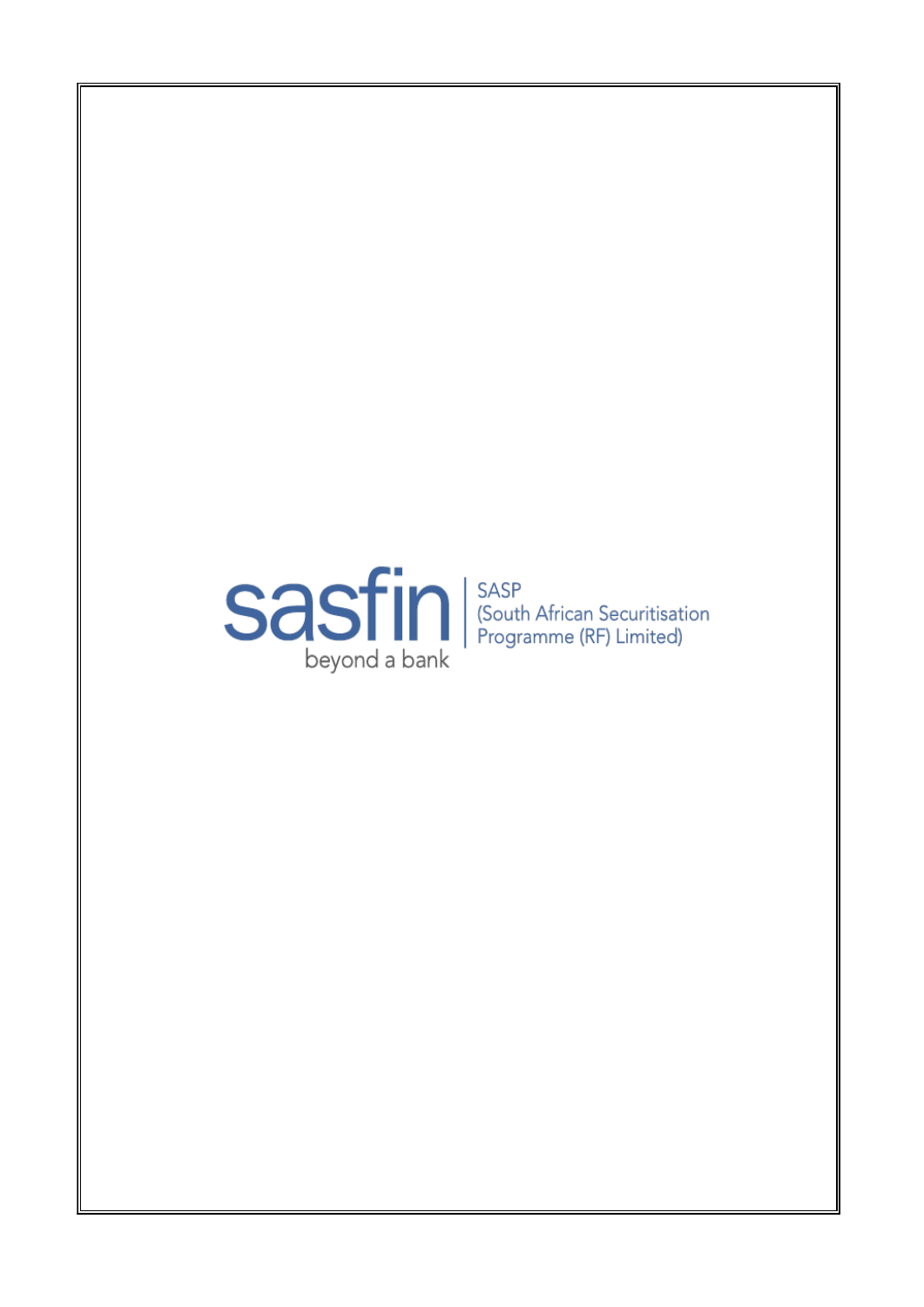

| <b>Deal Name:</b>                 | South African Securitisation Programme (RF) Ltd - Series 1                                                                                                                    |
|-----------------------------------|-------------------------------------------------------------------------------------------------------------------------------------------------------------------------------|
| Issuer:                           | South African Securitisation Programme (RF) Ltd - Series 1<br>29 Scott Street<br>Waverley, 2090<br>Sandton<br>Johannesburg, South Africa<br>P.O Box 95104<br>Grant Park, 2051 |
| <b>Seller of the Receivables:</b> | <b>Sasfin Bank Limited</b>                                                                                                                                                    |
| <b>Servicer Name:</b>             | <b>Sasfin Bank Limited</b>                                                                                                                                                    |
| Contact:                          | Contact: Mr Dhesegan Govender<br>Phone: +27 (011) 809 7892<br>Email: Dhesegan.Govender@sasfin.com                                                                             |
| <b>Manager</b>                    | Sasfin Bank Limited<br>29 Scott Street<br>Waverley, 2090<br>Johannesburg, South Africa                                                                                        |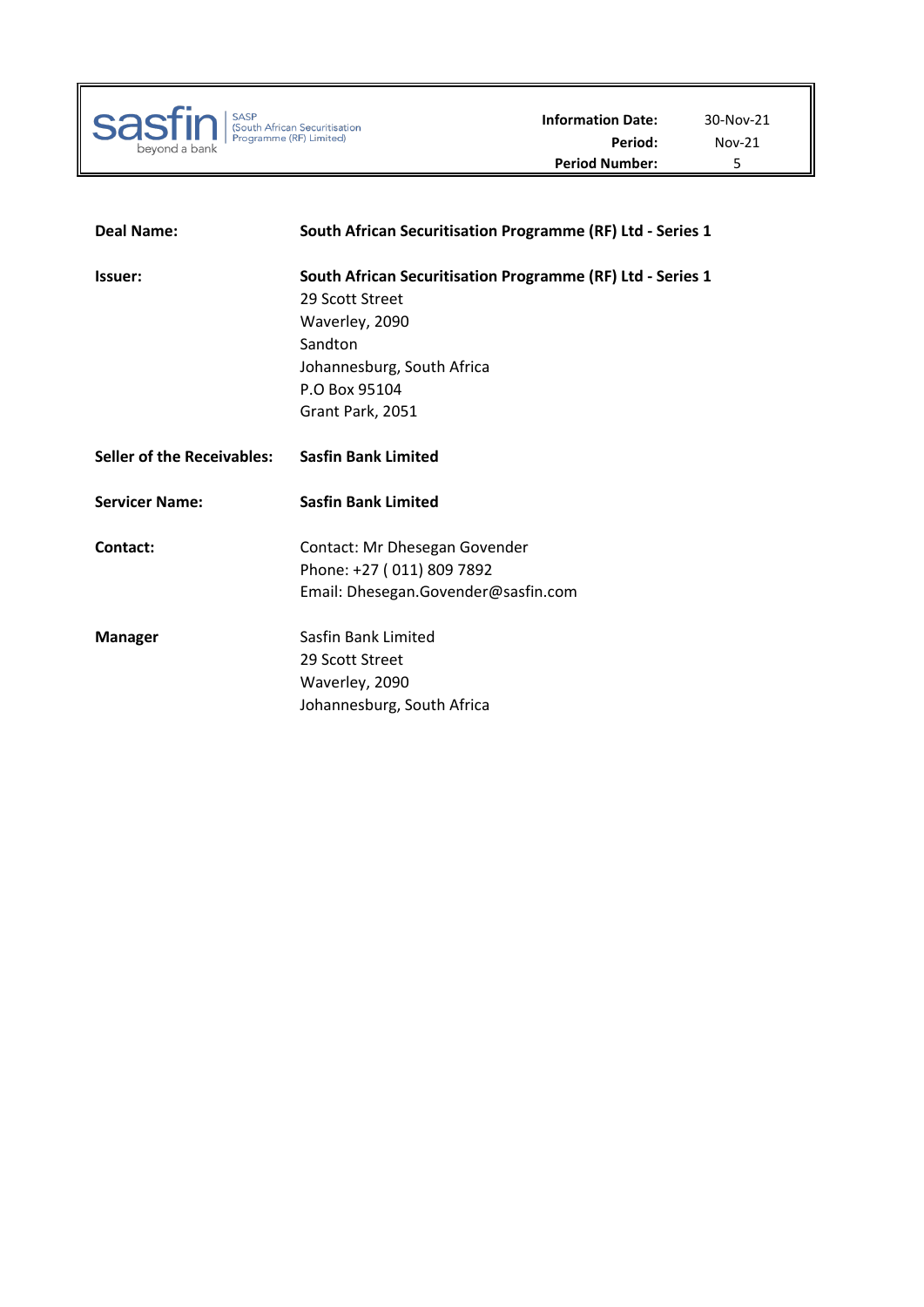

| SASP<br>| (South African Securitisation<br>| Programme (RF) Limited)

**Page Tables of Contents** 1 Additional Information 2 Table of Contents 3 Conterparties 4 Deal Overview 5 Balance Sheet and OC 6 Notes Information I. 7 **Notes Information II.** 8 Performance Test 9 Portfolio Covenants 10 Priority of Payments 11 Pool Movement (Rands) 12 Pool Movement (Deals) 13 Pool Stratification 14 Pool Ageing 15 Delinquency Contracts 16 Defaults 17 Excess Spread 18 CRD Retention 19 **Note Interest and Details** 20 Glossary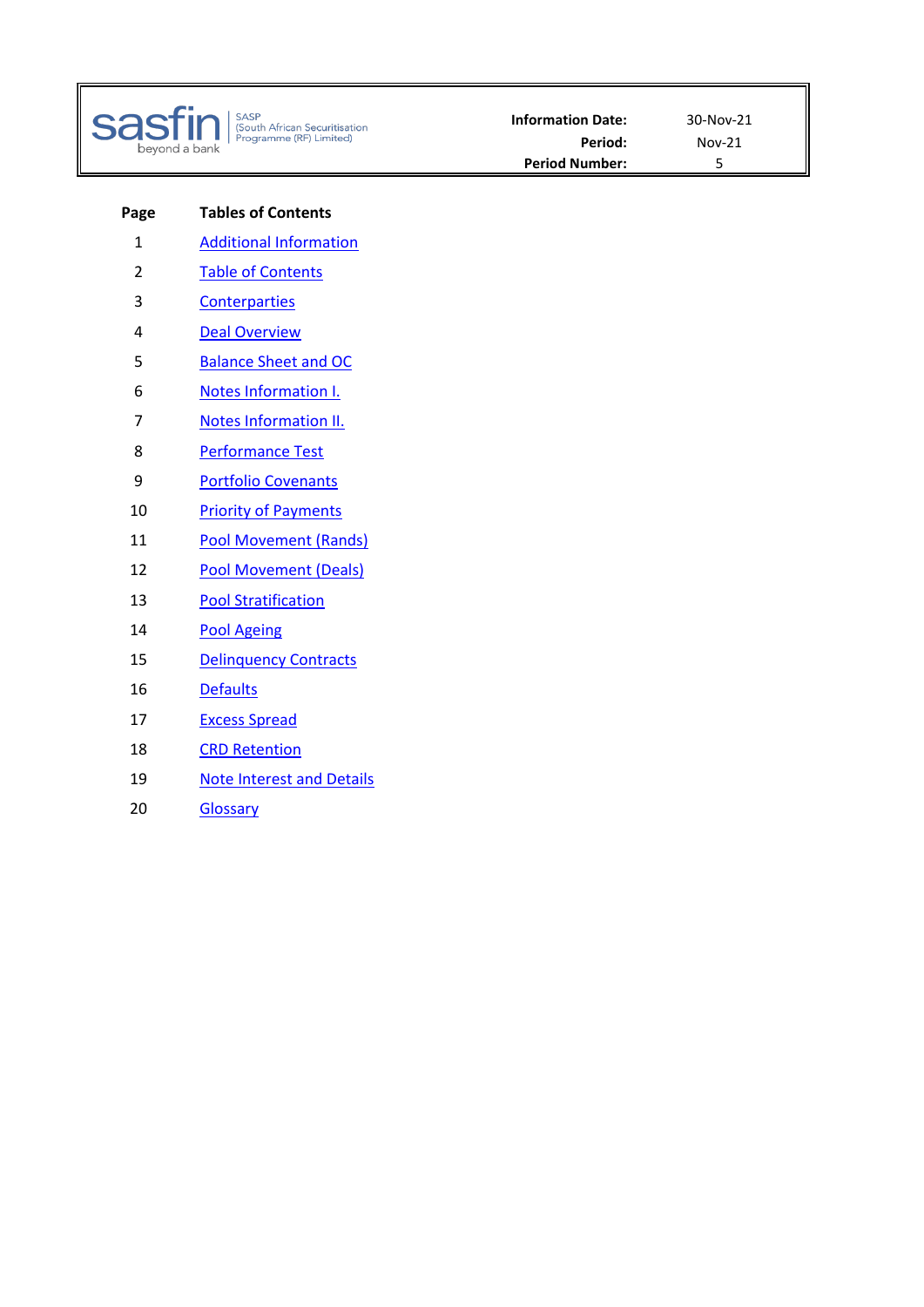

**Information Date:** 30-Nov-21 **Period:** Nov-21 Period Number: 5

**Deal Name:**

## **South African Securitisation Programme (RF) Limited - Series 1**

# **Issuer: Series Security SPV:**

Waverley, 2090 Sandton **Sandton River park, Gloucester Road** Sandton River park, Gloucester Road Johannesburg, South Africa **River park, Gloucester Road** Johannesburg, South Africa **Mower and South Africa** Mowbray, Cape Town, 7700 P.O Box 3149, Cape Town, 80 Grant Park, 2051

# **Series Seller, Servicer and Manager Name: Transfering Agent:**

**Sasfin Bank Limited Nedbank Limited** Waverley, 2090 135 Rivonia Road Johannesburg, South Africa<br>
Contact: Mr M Sassoon South Africa<br>
P.O Box 1144 Contact: Mr M Sassoon

**Paying Agent: Series Standby Servicer:** Braampark Forum IV and the second of the second of the second of the Maitland House 1 and Floor, 33 Hoofd Street and Street and The Street and The Street and The Street and The Street and The Street and The Street and The 2nd Floor, 33 Hoofd Street **River Park, Gloucester Road** Braamfontein, 2001<br>Braamfontein, 2001 P.O Box 1144<br>
Johannesburg 2000<br>
Contact: Mr B Harmse Johannesburg 2000 [South Africa Contact: Mrs L Currie](mailto:treasury@sasfin.com)

150 West Street **PricewaterhouseCoopers Inc** Sandton, 2196 Waterfall City of the City of the City of the City of the City of the City of the City of the City of the City of the City of the City of the City of the City of the City of the City of the City of the City o P.O Box 783347 Contact: Mr S Von Schirnding

**South African Securitisation Programme (RF) Ltd Maitland Corporate Services (Pty) Ltd (MCS(SA)) (Formerly Maitland Outsourced Securitisation Services (Pty) Ltd)**<br>Maitland House 1 PO Box 3149, Cape Town, 8000<br>South Africa Contact: Mr B Harmse

29 Scott Street (a division of Nedbank Limited) Sandton, 2196<br>South Africa Johannesburg, 2000 Contact: Mr RC Hayne

**Maitland Corporate Services (Pty) Ltd (MCS(SA))** Mowbray, Cape Town, South Africa<br>7700

**Legal Adviser to the Arranger, the Issuer and the Security SPV: Independent Audiors to the Issuer and the Security SPV and Edward Nathan Sonnenbergs Inc. Joint Independent Auditors to the Series Seller:**

4 Lisbon Lane<br>Waterfall City Sandton, 2146 Contact: Vincent Tshikhovhokhovho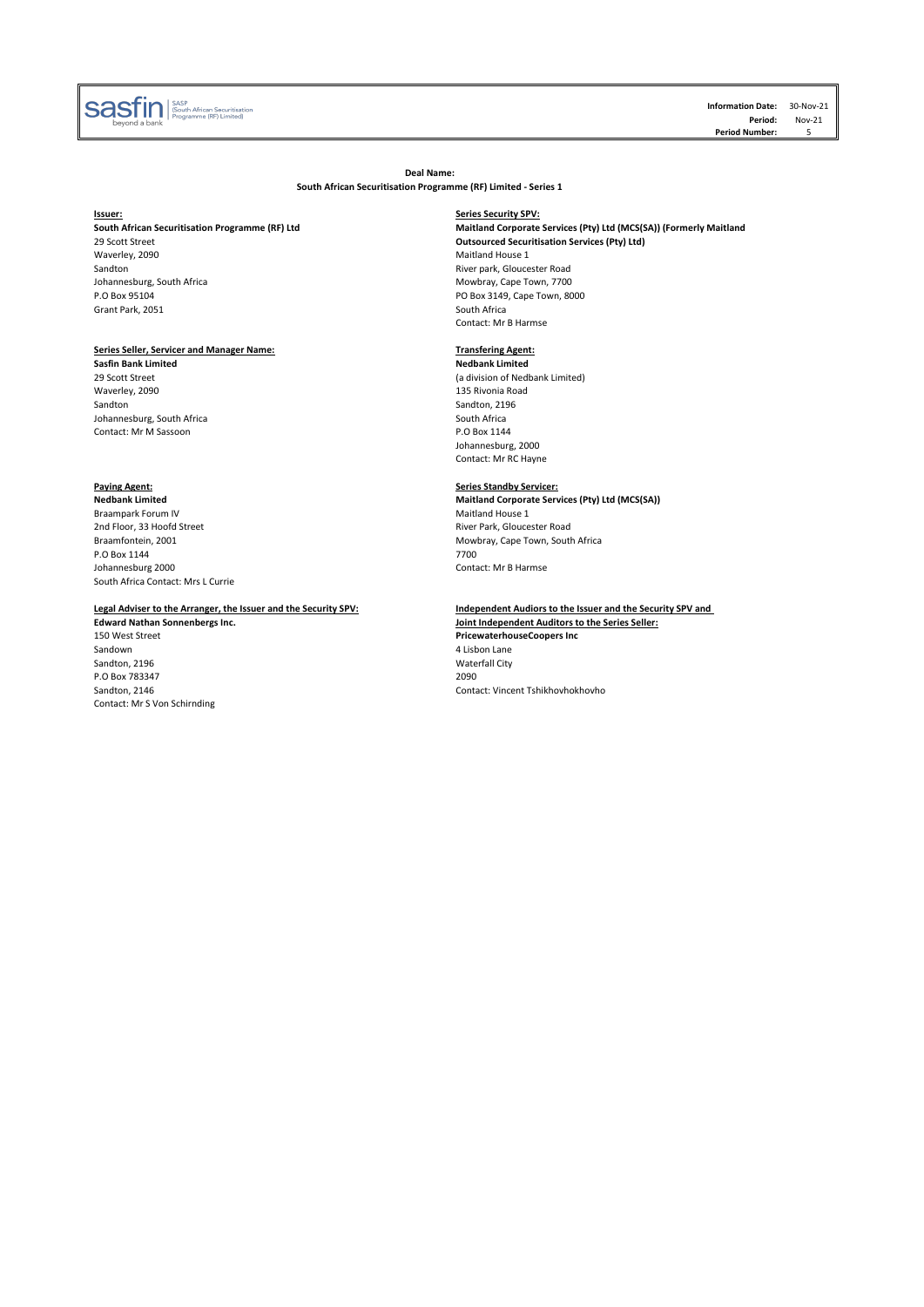| <b>SASP</b>                                                     |                                   |       | Information Date: 2021/11/30              |          |
|-----------------------------------------------------------------|-----------------------------------|-------|-------------------------------------------|----------|
| sa:<br>(South African Securitisation<br>Programme (RF) Limited) |                                   |       | Period:                                   | $Nov-21$ |
| bevond a bank                                                   |                                   |       | <b>Period Number:</b>                     | 5        |
| <b>Deal Overview</b>                                            |                                   |       |                                           |          |
| <b>Reporting Period:</b>                                        | <b>Nov 21</b>                     |       |                                           |          |
| <b>Reporting Date:</b>                                          | 17-Nov-21                         |       | $17th$ of each month (for previous month) |          |
| <b>Reporting Frequency:</b>                                     | Monthly                           |       |                                           |          |
| <b>Period No.:</b>                                              | 5                                 |       |                                           |          |
| <b>Interest Payment Dates:</b>                                  | 17 Feb / 17 May / 17 Aug / 17 Nov |       |                                           |          |
| <b>Next payment Date:</b>                                       | 17-Dec-21                         |       |                                           |          |
| <b>Asset Collection Period:</b>                                 | $1-Nov-21$                        | until | 30-Nov-21                                 |          |
| <b>Note Interest Accrual Period:</b>                            | 17-Nov-21                         | until | 17-Feb-22                                 |          |

| <b>Pool Information</b>               | Outstanding<br>Principal<br><b>Balance</b> | Number of<br><b>Contracts</b> |
|---------------------------------------|--------------------------------------------|-------------------------------|
| <b>Outstanding Pool</b>               | 1,434,468,345                              | 23,368                        |
| Repurchased Operating Lease Contracts |                                            |                               |
| (cumulative since Cut Off Date)       |                                            |                               |

| <b>Type of Equipment Lease</b> | Percentage of<br>Leases<br>(%) | <b>Outstanding</b><br><b>Principal</b><br><b>Balance</b> | Percentage of<br><b>Balance</b><br>(%) |
|--------------------------------|--------------------------------|----------------------------------------------------------|----------------------------------------|
| <b>New</b>                     | 97.31%                         | 1,402,693,762                                            | 97.78%                                 |
| Used                           | 2.69%                          | 31,774,583                                               | 2.22%                                  |
| Total                          | 100.00%                        | 1,434,468,345                                            | 100.00%                                |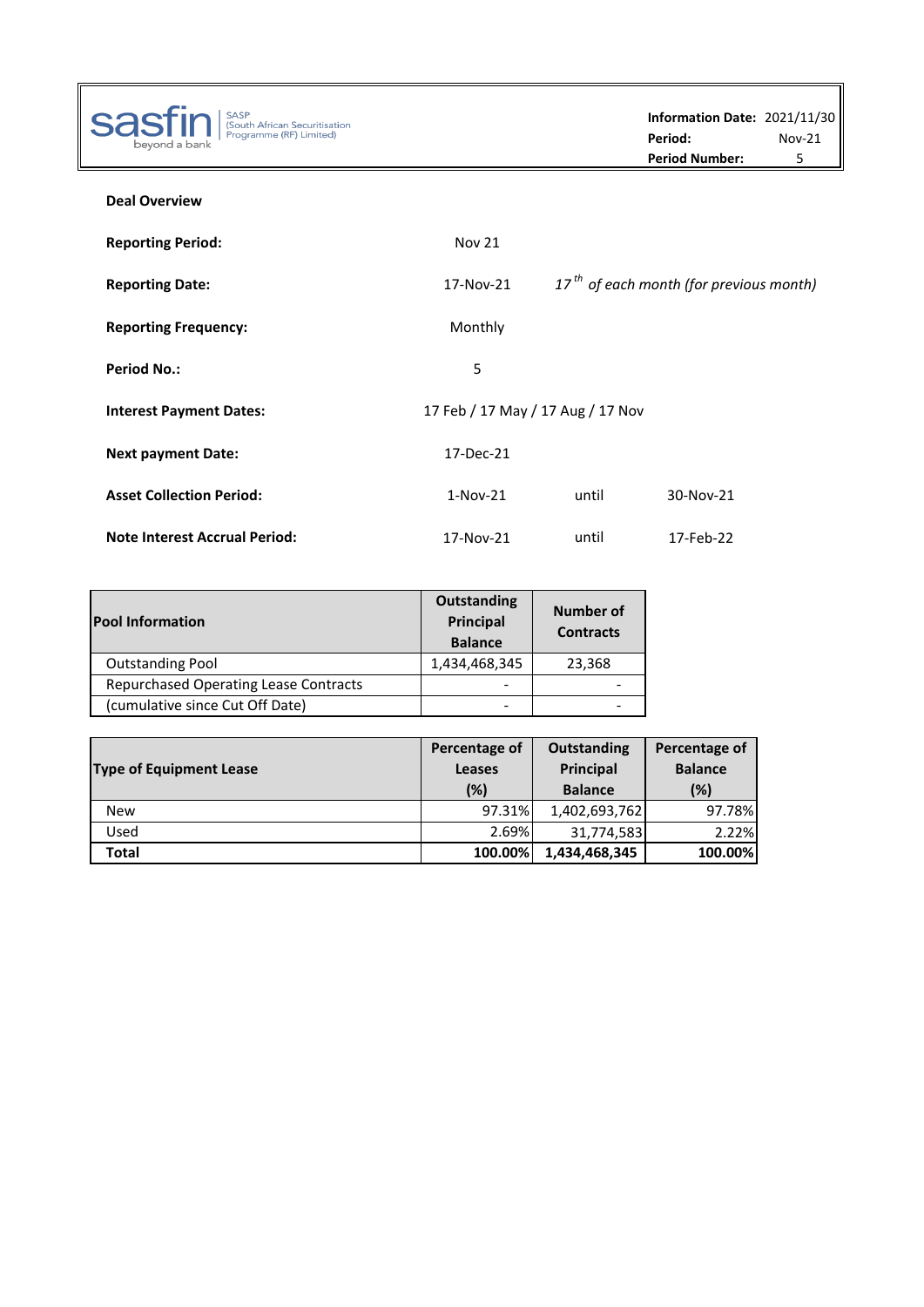

| <b>Balance Sheet</b>                                        |                             | <b>Over Collateralisation Calculation</b> |                |
|-------------------------------------------------------------|-----------------------------|-------------------------------------------|----------------|
| <b>ASSETS</b>                                               |                             |                                           |                |
| Pool Assets                                                 | 1,434,468,345               | <b>Pool Assets</b>                        | 1,434,468,345  |
| - Instalments receivable<br>- Arrear instalments receivable | 1,344,042,167<br>90,426,178 | Delinguents and Defaults                  | -144,760,945   |
| Provision for bad and doubtful advances                     | (125,082,411)               | <b>Total Performing assets</b>            | 1,289,707,400  |
| Cash                                                        | 254,318,300                 |                                           |                |
| Accounts receivable                                         | 119,111,469                 |                                           |                |
|                                                             | 1,682,815,703               | <b>Notes in Issue</b>                     | 1,108,000,000  |
| <b>EQUITY AND LIABILITIES</b>                               |                             | Over collateralised amount                | 181,707,400.10 |
| Share Capital and Retained Income                           | 202,692,861                 |                                           |                |
| Notes in Issue                                              | 1,108,000,000               | <b>Actual over collateralisation %age</b> | 16.40%         |
| <b>Subordinated Loans</b>                                   | 189,435,015                 |                                           |                |
| Deferred Tax                                                | 92,439,081                  | Required over collateralisation %age      | 12.54%         |
| Interest and Working Capital Payable                        | 77,303,726                  |                                           |                |
| Accounts payable                                            | 12,945,021                  |                                           |                |
|                                                             | 1,682,815,703               |                                           |                |
|                                                             |                             |                                           |                |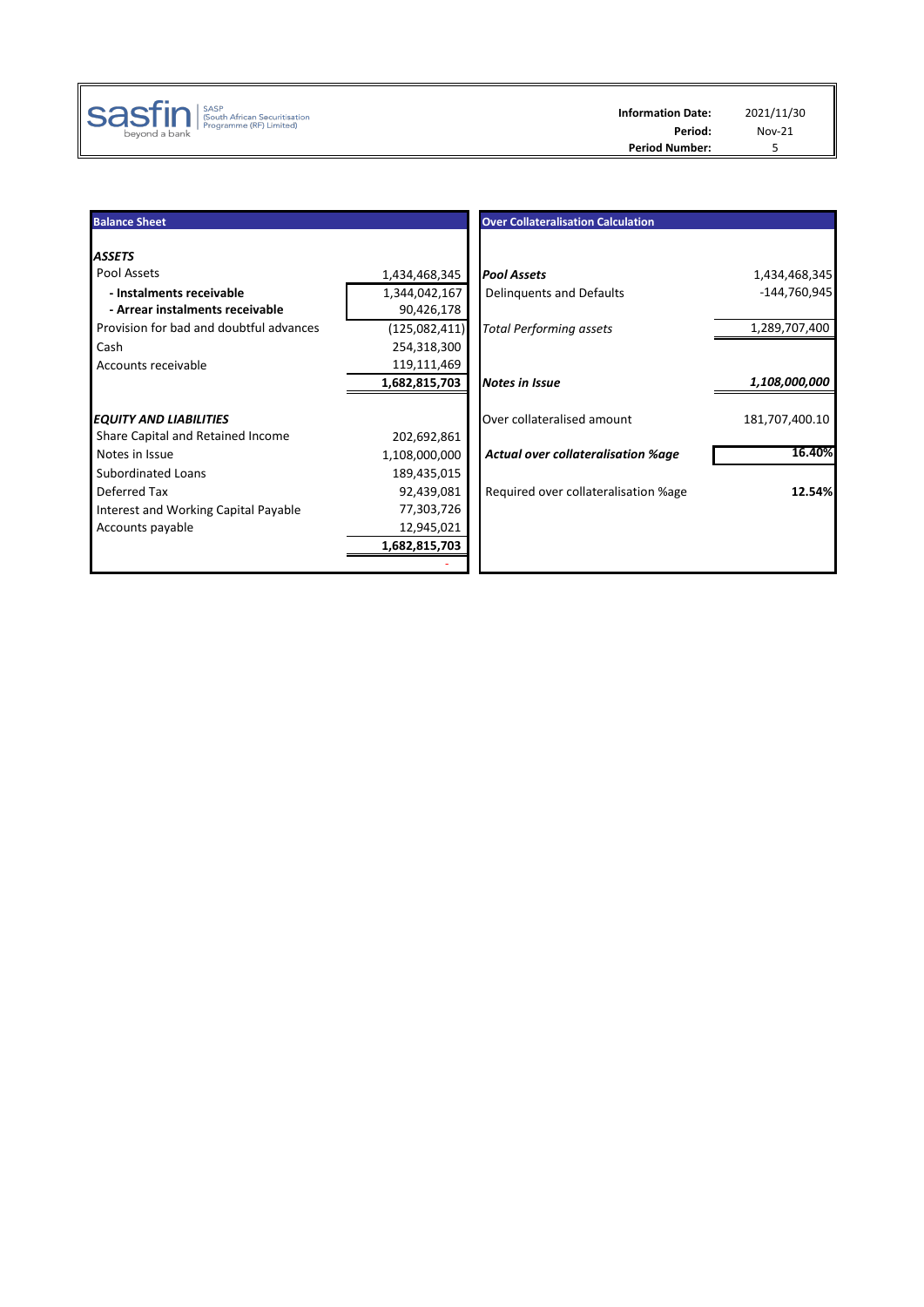Information Date: 2021/11/30<br>Period: Nov-21

Period: Nov-21 Period Number: 5

# $\text{SOS} \hspace{-0.2cm}\text{SOS} \hspace{-0.3cm}\text{SOS} \hspace{-0.3cm}\text{SOS} \hspace{-0.3cm}\text{SOS} \hspace{-0.3cm}\text{SOS} \hspace{-0.3cm}\text{SOS} \hspace{-0.3cm}\text{SOS} \hspace{-0.3cm}\text{SOS} \hspace{-0.3cm}\text{SCS} \hspace{-0.3cm}\text{SCS} \hspace{-0.3cm}\text{SCS} \hspace{-0.3cm}\text{SCS} \hspace{-0.3cm}\text{SCS} \hspace{-0.3cm}\text{SCS} \hspace{-0.3cm}\text{SCS} \hspace{-$

| Information regarding the Notes: |               |               |               |               |               |               |               |               |
|----------------------------------|---------------|---------------|---------------|---------------|---------------|---------------|---------------|---------------|
| <b>Classes of Notes</b>          | Class A25     | Class A26     | Class A27     | Class A28     | Class B6      | Class B7      | Class C6      | Class C7      |
| <b>Rating at Issue Date</b>      |               |               |               |               |               |               |               |               |
| <b>GCR</b>                       | AAA(zaf)      | AAA(zaf)      | AAA(zaf)      | AAA(zaf)      | AAA(zaf)      | AAA(zaf)      | AAA(zaf)      | AAA(zaf)      |
| <b>Current Rating</b>            |               |               |               |               |               |               |               |               |
| <b>GCR</b>                       | AAA(zaf)      | AAA(zaf)      | AAA(zaf)      | AAA(zaf)      | AAA(zaf)      | AAA(zaf)      | AAA(zaf)      | AAA(zaf)      |
| <b>Information on Notes</b>      | Class A25     | Class A26     | Class A27     | Class A28     | Class B6      | Class B7      | Class C6      | Class C7      |
| <b>Final Maturity Date</b>       | 17-Nov-25     | 17-Nov-25     | 17-Nov-25     | 17-Nov-25     | 17-Nov-25     | 17-Nov-25     | 17-Nov-25     | 17-Nov-25     |
| <b>Scheduled Repayment Date:</b> | 17-Aug-22     | 17-May-22     | 17-Aug-22     | 17-Aug-23     | 17-May-22     | 17-Aug-22     | 17-May-22     | 17-Aug-22     |
| Issue Date:                      | 17-Aug-17     | 17-May-19     | 19-Aug-19     | 17-Aug-20     | 17-May-19     | 19-Aug-19     | 17-May-19     | 19-Aug-19     |
| ISIN:                            | ZAG000145913  | ZAG000159138  | ZAG000161472  | ZAG000169731  | ZAG000159146  | ZAG000161472  | ZAG000135591  | ZAG000161480  |
| Common Code:                     | ERSA25        | ERSA26        | ERSA27        | ERSA28        | ERS3B6        | ERS3B7        | ERS3C6        | ERS3C7        |
| Nominal Amount (ZAR):            | 281,000,000   | 178,000,000   | 230,000,000   | 263,000,000   | 16,000,000    | 99,000,000    | 6,000,000     | 35,000,000    |
| <b>Information on Interest</b>   | Class A25     | Class A26     | Class A27     | Class A28     | Class B6      | Class B7      | Class C6      | Class C7      |
| First Interest Payment Date:     | 17-Nov-17     | 17-Aug-19     | 17-Nov-19     | 17-Nov-20     | 17-Aug-19     | 17-Nov-19     | 17-Aug-19     | 17-Nov-19     |
| Rate Determination Date:         |               |               |               |               |               |               |               |               |
| Spread/Margin:                   | 1.80%         | 1.42%         | 1.30%         | 2.05%         | 1.75%         | 1.50%         | 2.15%         | 1.55%         |
| Index Rate:                      | 3 Month Jibar | 3 Month Jibar | 3 Month Jibar | 3 Month Jibar | 3 Month Jibar | 3 Month Jibar | 3 Month Jibar | 3 Month Jibar |
| Fixed/Floating:                  | Floating      | Floating      | Floating      | Floating      | Floating      | Floating      | Floating      | Floating      |
| Current Coupon:                  | 5.6500%       | 5.2700%       | 5.1500%       | 5.9000%       | 5.6000%       | 5.3500%       | 6.0000%       | 5.4000%       |
| Day Count Convention             | Actual / 365  | Actual / 365  | Actual / 365  | Actual / 365  | Actual / 365  | Actual / 365  | Actual / 365  | Actual / 365  |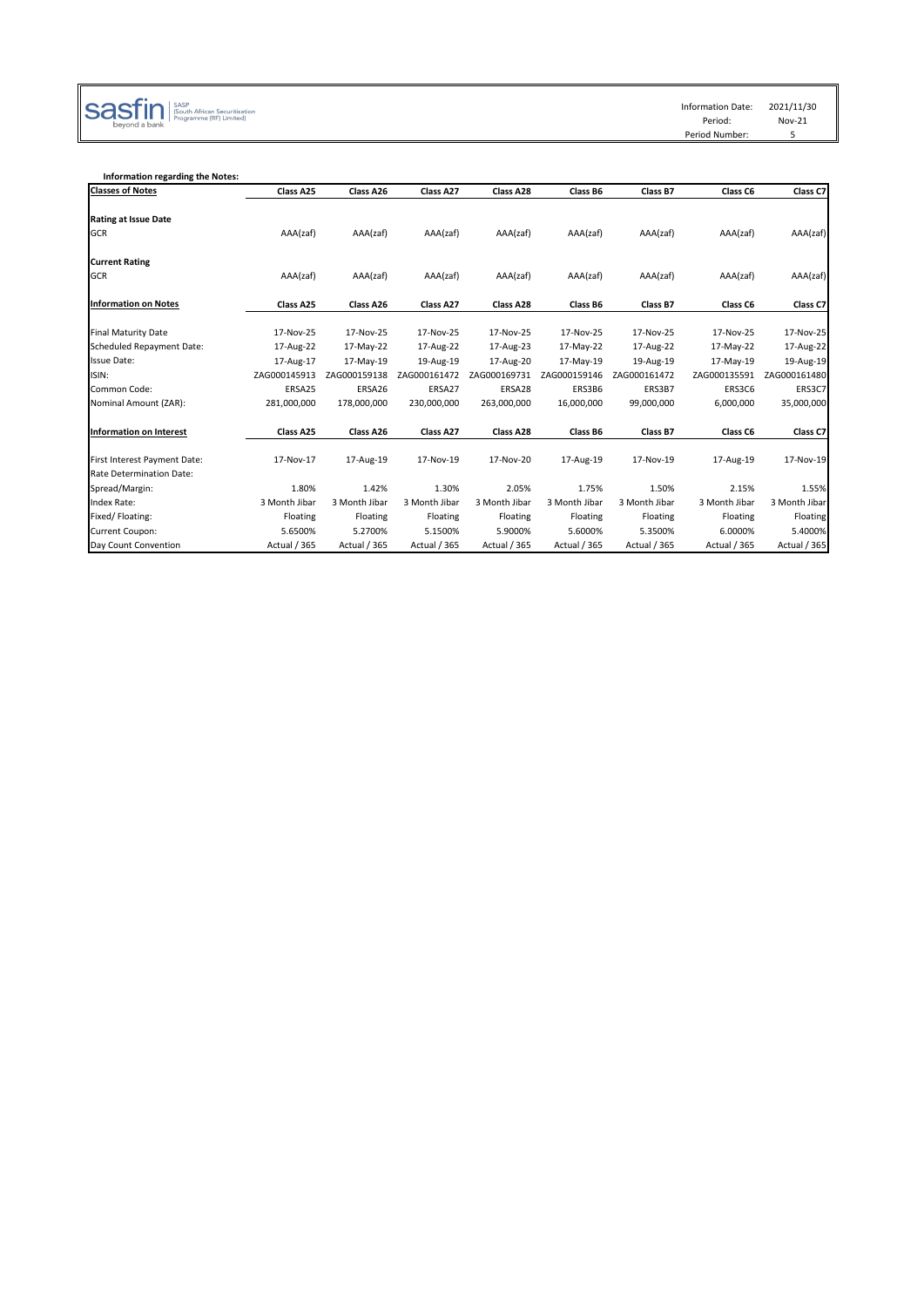

## **Information regarding the Notes II.**

|                                                           |                                                                                                   | Class A25                             | Class A26   | Class A27                | Class A28                             | Class B6                            | Class B7            | Class C6                            | Class C7          |
|-----------------------------------------------------------|---------------------------------------------------------------------------------------------------|---------------------------------------|-------------|--------------------------|---------------------------------------|-------------------------------------|---------------------|-------------------------------------|-------------------|
| <b>Monthly Period:</b>                                    | 5                                                                                                 |                                       |             |                          |                                       |                                     |                     |                                     |                   |
| <b>Next Payment Date:</b>                                 | 17-Feb-22                                                                                         |                                       |             |                          |                                       |                                     |                     |                                     |                   |
| Interest Accrual Period (from/until):                     | 17-Nov-21 17-Feb-22                                                                               |                                       |             |                          |                                       |                                     |                     |                                     |                   |
| Days Accrued:                                             | 92                                                                                                |                                       |             |                          |                                       |                                     |                     |                                     |                   |
| Base Interest Rate (3 Month Jibar):                       | 3.850%                                                                                            |                                       |             |                          |                                       |                                     |                     |                                     |                   |
| Currency:                                                 | ZAR                                                                                               |                                       |             |                          |                                       |                                     |                     |                                     |                   |
| Day Count Convention:                                     | Actual/365                                                                                        |                                       |             |                          |                                       |                                     |                     |                                     |                   |
|                                                           |                                                                                                   |                                       |             |                          |                                       |                                     |                     |                                     |                   |
| <b>Interest Payments</b>                                  |                                                                                                   | Class A25                             | Class A26   | Class A27                | Class A28                             | Class B6                            | Class B7            | Class C6                            | Class C7          |
|                                                           | Total Interest Amount of the Reporting Period - Financial YTD 1 July 2021 - 30 November 2021      | 6,449,812                             | 3,802,114   | 4,797,151                | 6,312,267                             | 363,896                             | 2,147,858           | 146,521                             | 766,679           |
| Paid interest - Financial 01 July 2021 - 17 November 2021 |                                                                                                   | 5,858,850                             | 3,453,712   | 4,357,555                | 5,733,940                             | 330,553                             | 1,951,046           | 133,097                             | 696,428           |
| <b>Unpaid Interest</b>                                    |                                                                                                   |                                       |             |                          |                                       |                                     |                     |                                     |                   |
|                                                           | Unpaid interest of the Reporting Period - Interest relating to 1 November 2021 - 30 November 2021 | 1,265,362                             | 770,252     | 941,185                  | 1,238,348                             | 71,392                              | 421,393             | 28,744                              | 150,416           |
|                                                           | Cumulative unpaid interest - Interest from last payment date to 1 July 2021 - 30 November 2021    | 590,962                               | 348,402     | 439,596                  | 578,326                               | 33,342                              | 196,812             | 13,424                              | 70,251            |
|                                                           |                                                                                                   |                                       |             |                          |                                       |                                     |                     |                                     |                   |
|                                                           |                                                                                                   |                                       |             |                          |                                       |                                     |                     |                                     |                   |
|                                                           |                                                                                                   |                                       |             |                          |                                       |                                     |                     |                                     |                   |
| <b>Note Balance</b>                                       |                                                                                                   | Class A25                             | Class A26   | Class A27                | Class A28                             | Class A29                           | Class B7            | Class C6                            | Class C6          |
|                                                           |                                                                                                   |                                       |             |                          |                                       |                                     |                     |                                     |                   |
| Note Balance (Cut Off Date):                              |                                                                                                   |                                       |             |                          |                                       |                                     |                     |                                     |                   |
| Note Balance (Beginning of Period): (ZAR)                 |                                                                                                   | 281,000,000                           | 178,000,000 | 230,000,000              | 263,000,000                           | 16,000,000                          | 99,000,000          | 6,000,000                           | 35,000,000        |
| Unallocated Redemption Amount from Previous Period (ZAR)  |                                                                                                   |                                       |             | $\overline{\phantom{a}}$ | $\overline{\phantom{a}}$              |                                     | ۰                   | ۰                                   |                   |
| Available Redemtion Amount Reporting Period (ZAR)         |                                                                                                   |                                       |             |                          |                                       |                                     |                     |                                     |                   |
| Total Available Redemtion Amount (ZAR)                    |                                                                                                   |                                       |             |                          |                                       |                                     |                     |                                     |                   |
| Redemption Amount per Class                               |                                                                                                   |                                       |             |                          |                                       |                                     |                     |                                     |                   |
| New Issue                                                 |                                                                                                   |                                       |             | $\overline{a}$           | $\overline{a}$                        |                                     | ٠                   | $\overline{\phantom{a}}$            |                   |
| Note Balance (End of Period):                             |                                                                                                   | 281,000,000                           | 178,000,000 | 230,000,000              | 263,000,000                           | 16,000,000                          | 99,000,000          | 6,000,000                           | 35,000,000        |
|                                                           |                                                                                                   |                                       |             |                          |                                       |                                     |                     |                                     |                   |
|                                                           |                                                                                                   |                                       |             |                          |                                       |                                     |                     |                                     |                   |
| Payments to Investors - Per R100'000 - Denomination       |                                                                                                   | Class A25                             | Class A26   | Class A27                | Class A28                             | Class B6                            | Class B7            | Class C6                            | Class C6          |
|                                                           |                                                                                                   |                                       |             |                          |                                       |                                     |                     |                                     |                   |
| Interest<br>Principal Repayment by Note:                  |                                                                                                   | 5,858,850<br>$\overline{\phantom{a}}$ | 3,453,712   | 4,357,555<br>$\sim$      | 5,733,940<br>$\overline{\phantom{a}}$ | 330,553<br>$\overline{\phantom{a}}$ | 1,951,046<br>$\sim$ | 133,097<br>$\overline{\phantom{a}}$ | 696,428<br>$\sim$ |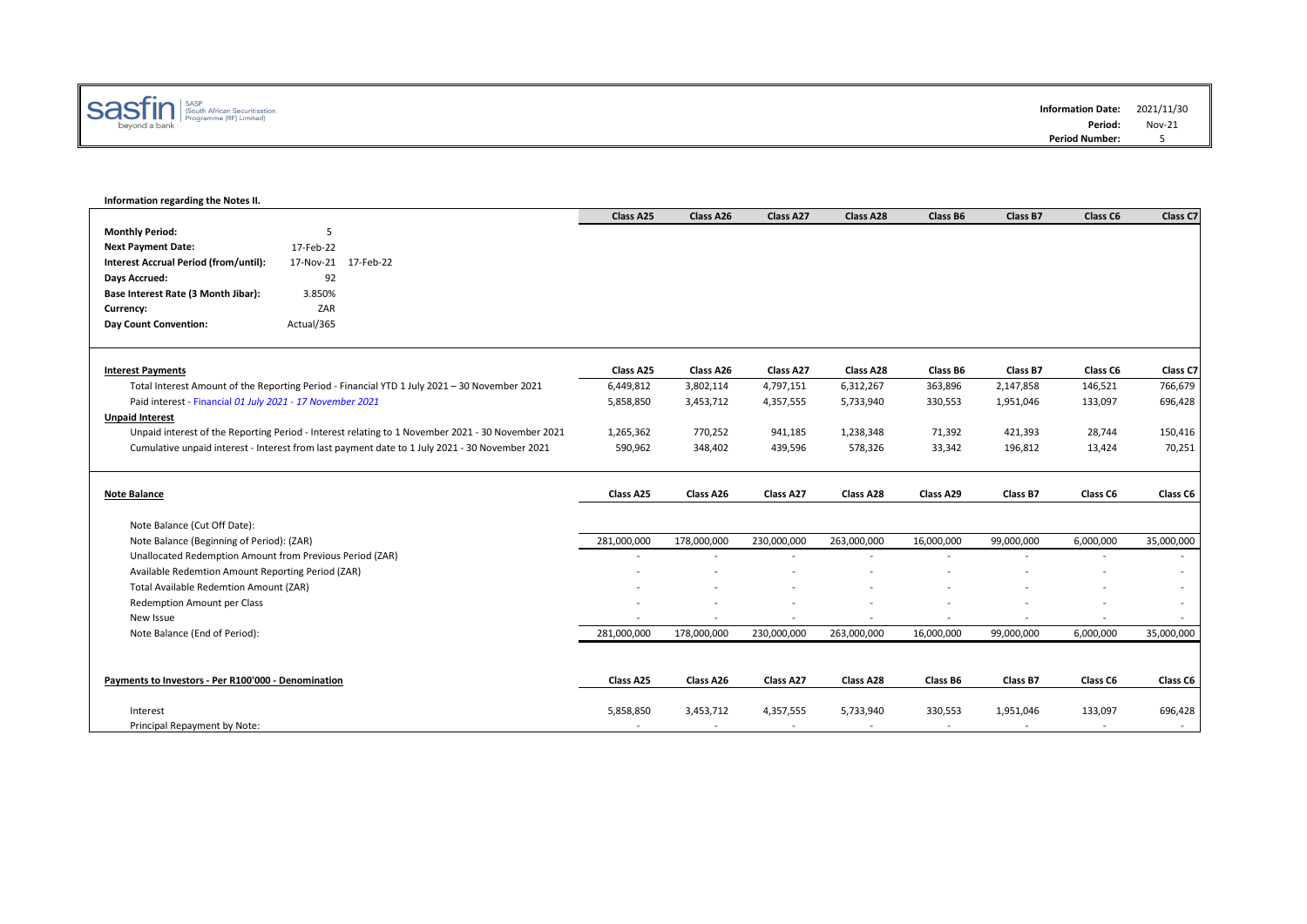

**Information Date:** 2021/11/30 **Period:** Nov-21<br>**Period Number:** 5 **Period Number:** 

|   |                                                                                                                                                                                                                 |                   | <b>Nov-21</b> |                  |
|---|-----------------------------------------------------------------------------------------------------------------------------------------------------------------------------------------------------------------|-------------------|---------------|------------------|
|   | Portfolio Concentration Limits (in relation to all of the EL as at any date)                                                                                                                                    | <b>Difference</b> | <b>Actual</b> | <b>Benchmark</b> |
|   | the Σ NPV of EL relating to any one Lessee (including affiliates), shall not exceed 0.5%/1.75% of<br>the $\Sigma$ NPV of all of the EL                                                                          | No.               | 0.37%         | 0.50%            |
|   | the $\Sigma$ NPV of the EL relating to the 10 largest Lessees (including Affiliates of such Lessees) - by<br>2 NPV, shall not exceed 5% (10% prior to Jan 2011) of the Σ NPV of all the EL of the Issuer on the | No                | 2.82%         | 5.00%            |
|   | last day of any Due Period<br>the Σ NPV of all EL relating to the 20 largest Lessees (including Affiliates of such Lessees) - by NPV,                                                                           |                   |               |                  |
|   | 3 shall not exceed 10% (17.5% prior to Jan 2011) of the $\Sigma$ NPV of all the EL of the Issuer on the last<br>day of any Due Period                                                                           | No                | 4.75%         | 10.00%           |
|   | the Σ NPV of all EL relating to the 300 largest Lessees (including Affiliates of such Lessees) - by                                                                                                             |                   |               |                  |
|   | 4 NPV, shall not exceed 40% of the $\Sigma$ NPV of all the EL of the Issuer on the last day of any Due                                                                                                          | No                | 25.52%        | 40.00%           |
|   | Period                                                                                                                                                                                                          |                   |               |                  |
|   | the total number of all Lessees (excluding Lessees who are parties to EL in Default and EL with a<br>NPV of zero or less), shall be 5,000 or more;                                                              | No                | 15,718        | 5.000            |
|   | the $\Sigma$ NPV of Non-Scheduled Equipment shall not exceed 10% of the $\Sigma$ NPV of all of the EL and                                                                                                       |                   |               |                  |
|   | $6$ the $\Sigma$ NPV of all such EL relating to any one Lessee (including affiliates), shall not exceed 5% of the                                                                                               | <b>No</b>         | 7.83%         | 10.00%           |
|   | Σ NPV of all EL relating to Non-Scheduled Equipment                                                                                                                                                             |                   |               |                  |
|   | the $\Sigma$ NPV of all EL where the Equipment is located outside the Common Monetary Area and the<br>$7 \Sigma$ NPV of all EL which are Loan Agreements, Residual EL and Balloon EL may not exceed 5% of the   | No                | 0.13%         | 5.00%            |
|   | $\Sigma$ NPV of all of the EL                                                                                                                                                                                   |                   |               |                  |
| 8 | the $\Sigma$ NPV of all EL in respect of which the Services are to be performed by a party other than the<br>Series Servicer, may not exceed 50% of the Σ NPV of all EL                                         | No                | 19.67%        | 50.00%           |
|   | the Σ NPV of all EL in respect of which the Services are to be performed by one individual SND,                                                                                                                 |                   |               |                  |
|   | 9 may not exceed 10% of the Σ NPV of all EL unless such a SND has been approved by the rating                                                                                                                   | <b>No</b>         | 3.10%         | 10.00%           |
|   | agency                                                                                                                                                                                                          |                   |               |                  |
|   |                                                                                                                                                                                                                 |                   |               |                  |

| <b>Quantitative Eligibility Criteria</b>                                                                                                                        |                |        |        |
|-----------------------------------------------------------------------------------------------------------------------------------------------------------------|----------------|--------|--------|
| 14.2.20 no EL payment is subject to an escalation in excess of 15% per annum                                                                                    | N <sub>0</sub> | 15.00% | 15.00% |
| $\alpha$ , 4.2.24 the original term of the relevant EL is not shorter than 6 months and the weighted ave<br>remaining term for all EL does not exceed 60 months | No             | 33     | 60     |
| 3.4.2.31 the discount rate is not less than Prime minus 1%                                                                                                      | No             | 7.25%  | 6.00%  |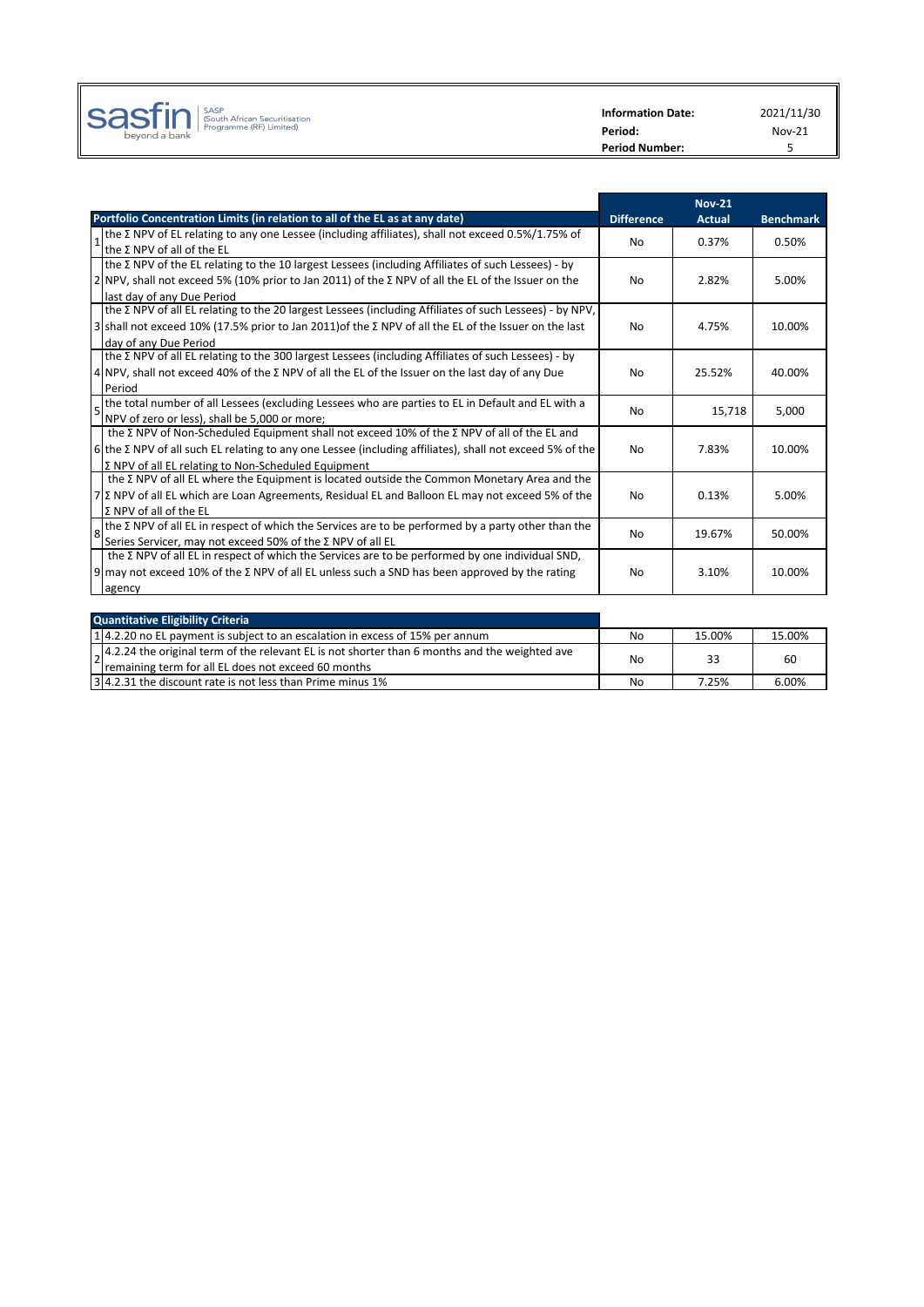| beyond a bank | <b>Sastin</b> Security African Securitisation |
|---------------|-----------------------------------------------|
|---------------|-----------------------------------------------|

### **Performance Test Amortisation events:**

a) the occurrence of a Servicer Event of Default; or

b) the occurrence of a Breach of a Performance Test; or

a) the occurrence of a Reserve Fund Test Event; or

means an event where the balance on the Reserve Account is less than the Reserve Fund

Arrears Reserve Target Amount means:

- a) at the Restatement Date or on any Measurement Date thereafter during the Revolving Period, an amount equal to the Σ NPV of the Delinquent EL; or
- b) during the Amortisation Period, an amount equal to zero; or
- c) during the Post-Enforcement Period, an amount equal to zero;

b) the occurrence of a Net Default Test Event; or

means an event where the Net Default Test exceeds 2.625%

the net of the following:

a) the Σ NPV of EL in Default which occurred in the past 12 months ending on the last day of that Due Period: less

b) the Σ amount of the Recoveries collected in the past 12 months ending on the last day of that Due Period; divided by the Σ of

c) the average NPV of EL for the past 12 months ending on the last day of that Due Period.

c) the occurrence of a Yield Test Event

means an event where Prime plus 5% exceeds the Yield Test

Yield test means, for purposes of and as at a Payment Date<br>a) the Yield for the Due Period immediately preceding that Payment Date less any payments to the providers of guarantees, credit derivatives or other arrangements

preceding that Payment Date in terms of such Related Agreements; divided by<br>b) the Σ NPV of all of the EL (excluding EL in default) at the start of the Due Period immediately preceding that Payment Date; multiplied by

 $c)$  12 (twelve)

c) the occurrence of the first failure by the issuer to redeem in full, on a Scheduled Maturity Date, one or more Tranches of Notes having that Scheduled Maturity Date

d) a Hedge Counterparty Default

|             | <b>Reserve Fund Tests</b>              |                     |            |                                 | Reserve Fund Tests                                                                                                                                                                                                             |            | <b>Net Default Test</b> |                         |                                                              |         |                                                                                   |                     |        | <b>Yield Test</b> |        |                  |         |                                                 |                         |
|-------------|----------------------------------------|---------------------|------------|---------------------------------|--------------------------------------------------------------------------------------------------------------------------------------------------------------------------------------------------------------------------------|------------|-------------------------|-------------------------|--------------------------------------------------------------|---------|-----------------------------------------------------------------------------------|---------------------|--------|-------------------|--------|------------------|---------|-------------------------------------------------|-------------------------|
| Month Ended | Test event Balance<br>< Required Pass? | <b>Reserve Fund</b> |            | <b>Arrears Reserve</b><br>Pass? | enve Fund Reserve Fund Fund Balance < Arrears Reserve Arrears Reserve MPV of EL in Recovering Reserve and Fund Balance Arrears Reserve Arrears Reserve Reserve Reserve Reserve Reserve Reserve Reserve Reserve Reserve Reserve |            | past month              | Amount of<br>nast month | Average NPV of EL<br>for the past 12 Net Default %<br>months |         | Net Default trigger Net Default Test Prime as at Due Yield test trigger<br>2.625% | <b>Target Pass?</b> | Period | $(prime + 5%)$    | Yield  | lield Test Pass? | default | Servicer event of Refinance event of<br>default | Counterparty<br>default |
| 30-Nov-21   |                                        | 59,128,200          | 59,128,200 | <b>Yes</b>                      | 18,746,449                                                                                                                                                                                                                     | 18,746,449 |                         |                         | 3,128,716 2,382,877 1,449,825,555                            | 0.9266% | 2.625%                                                                            |                     |        | 12.2500%          | 23.63% |                  |         |                                                 |                         |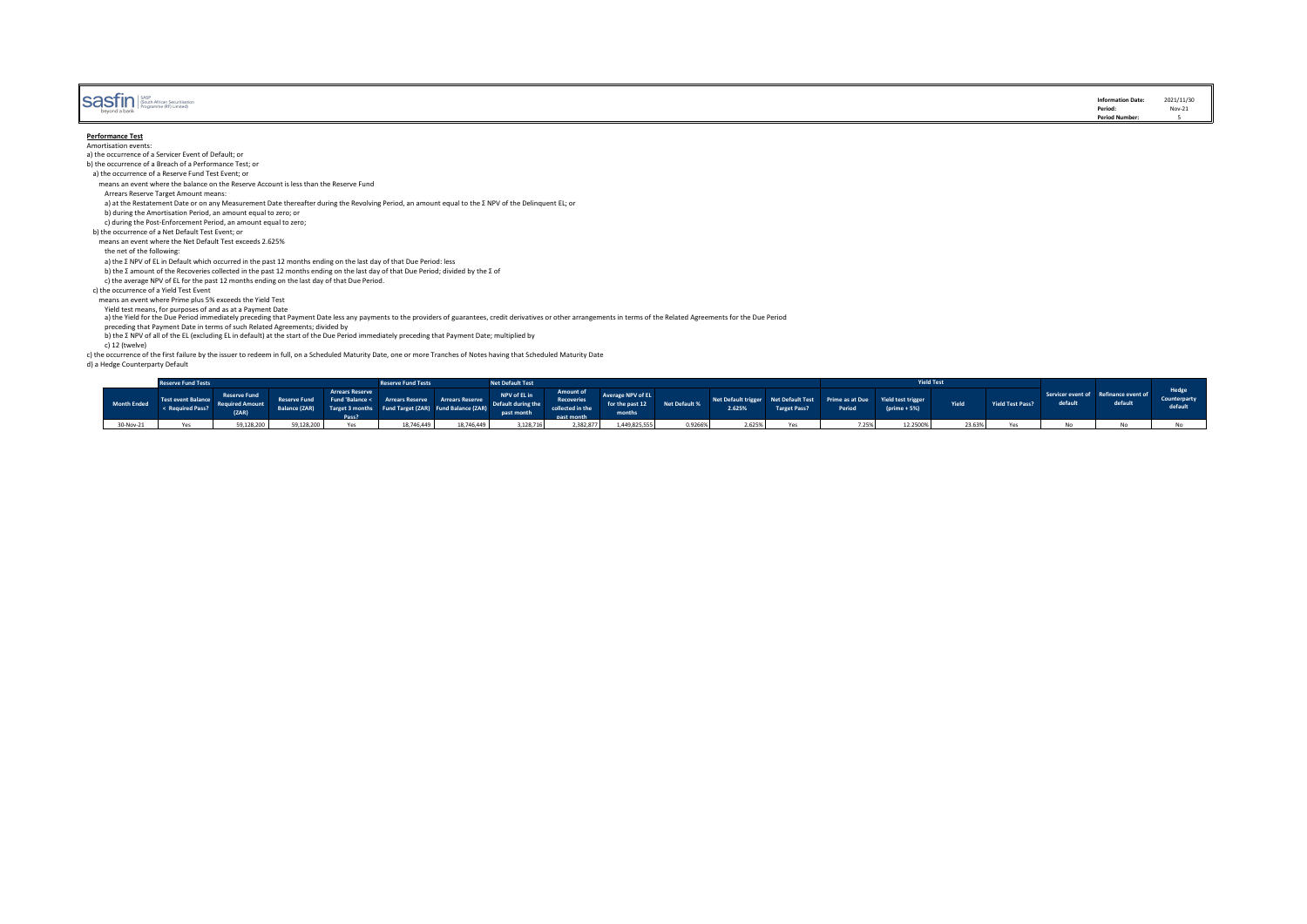| SASP<br>costin<br>(South African Securitisation<br>777 | <b>Information Date:</b> | 2021/11/30 |
|--------------------------------------------------------|--------------------------|------------|
| Programme (RF) Limited)<br>beyond a bank               | Period:                  | Nov-21     |
|                                                        | <b>Period Number:</b>    |            |

SOUTH AFRICAN SECURITISATION PROGRAMME (RELLIMITED , SERIES 1) PAYMENT SCHEDULE FOR PAYMENT DUE ON 17 DECEMBER 2021 **TRANSACTION ACCOUNT** PRIORITY OF PAYMENTS - PRE ENFORCEMENT (REVOLVING)

17-Nov-21 17-Dec-21 **Priority of Payments** Remaining Funds available for distribution 165,015,405.90 161,148,681.22 R 161, 148, 681.22 Level **Funds available** First Statutory Expenses - Income Tax (88.629.908) (2.416.881.21) R 158 731 800 01  $(11.603.569.00)$ 147 128 231 01 Eiret Provisional tax payment Þ First Statutory Expenses - VAT (3.754.693.59)  $(2,426,689.37)$ **D** 144 701 541 64 Statutory Expenses - VAT on Top-up previous month First  $(8, 244, 825.21)$  $(8,305,847.28)$  $\overline{R}$ 136 395 694 36 Statutory Expenses - Additional Provisional Tax less refund received 136,395,694.36 First R  $\sim$ Security SPV Expenses R 136,395,694.36 Second Servicer, Backun Servicer & Series Manager Expenses  $(2.153.628.26)$  $(2.144.844.20)$ 134 250 850 16 Third R  $(17.868.00)$ Other Creditors  $(83.506.54)$ 134 232 982 16 Fourth R Fifth Hedging & Liquidity Facility (Prime JIBAR swap)  $\overline{P}$ 134 232 982 16 Fith Prime Jibar swap  $(1,326,564.38)$ (674 453 26)  $\overline{R}$ 133,558,528.90 Sixth Class A Note Interest  $(12,842,973.15)$  $(6,431,084.82)$  $\overline{\mathsf{R}}$ 127, 127, 444.08 Sixth Class B Note Interest  $(1,510,123.29)$  $(756, 221.10)$ R 126,371,222.98  $(274, 932.55)$ Sixth Class C Note Interest  $(549, 038.36)$ R 126,096,290.43 Provision for interest - 17 days in Nov 17 126,096,290.43 Sixth  $\overline{\mathsf{R}}$ Seventh Note Capital (if applicable) R 126,096,290.43 Eighth Replenish Reserve Account R 126,096,290.43 Purchase of Additional Equipment Leases Ninth  $(55, 372, 315.22)$  $(53,705,253.20)$ 72,391,037.23 R Tenth Release/(Replenish) Arrear Reserve Account  $(5, 142, 124.73)$ 2,170,796.86 R 74 561 834 09 Sasfin Subordinated loan interest(Investec)  $(1,040,671.23)$  $(520, 789.32)$ 74,041,044.78 Eleventh R Sasfin Senior Subordinated Ioan interest  $(578, 150.68)$  $(289, 327, 40)$  $\overline{R}$ 73 751 717 38 Eleventh (867.982.19) 72883 735 19 Fleventh Sasfin Senior Subordinated Ioan interest (1.734.452.05) R Twelve Sasfin Junior Subordinated Ioan interest (900.726.39) (450.755.88) Þ 72 432 979 31 Thirteenth Capital repayments on Invested/Sasfin Subordinated Ioans R 72 432 979 31 Fourteenth Capital repayments on Sasfin Subordinated loan 72,432,979.31 R Fifteenth Residual Equipment Lease Amount + Interest  $\overline{R}$ 72,432,979.31 Fifteenth Sellers Advance  $(44, 280.22)$  $(361.124.14)$ 72,071,855.17 R  $(71, 637.99)$ (68.141.99) 72.000.217.18 Fifteenth Sellers Advance Interest R Fifteenth Residual En Lease Loan Interest 72000 217 18 R Fifteenth Net on Replacement Equipment Leases R 72 000 217 18  $\overline{a}$ Sixteenth Other Expenses above cap R 72 000 217 18 J. J. Seventeenth Hedging Costs - Termination upon default R 72 000 217 18 Eighteenth Sasfin Revenue Amount  $(11, 157, 046.62)$  $(6.384.232.35)$ R 65,615,984.83 Nineteenth **Hollard Loan Interest**  $(50, 106.58)$  $(50, 106.58)$ 65,565,878.25 R Nineteenth 65,565,878.25 Hollard Loan Redemption R Preference Share dividend & STC 65 565 878 25 Twentieth R **Twenty First Permitted Investments** (57.852.083.72) (65.565.878.25) R **Twenty Second** Ordinary Share Dividend & STC R Closing Total\_\_\_\_\_ DocuSigned by:

17 December 2021

for and on behalf of the South African Securitisation Programme (RF) Ltd

We hereby authorise for payment :

duly authorised hereto

(Series Manager)

Date:

Dusegan Govender

-<br>-9823C41A56D64DA

Daidoo We hereby authorise for payment :

duly authorised hereto for and on behalf of ERS No 1 Security SPV

17th Dec 2021 Date: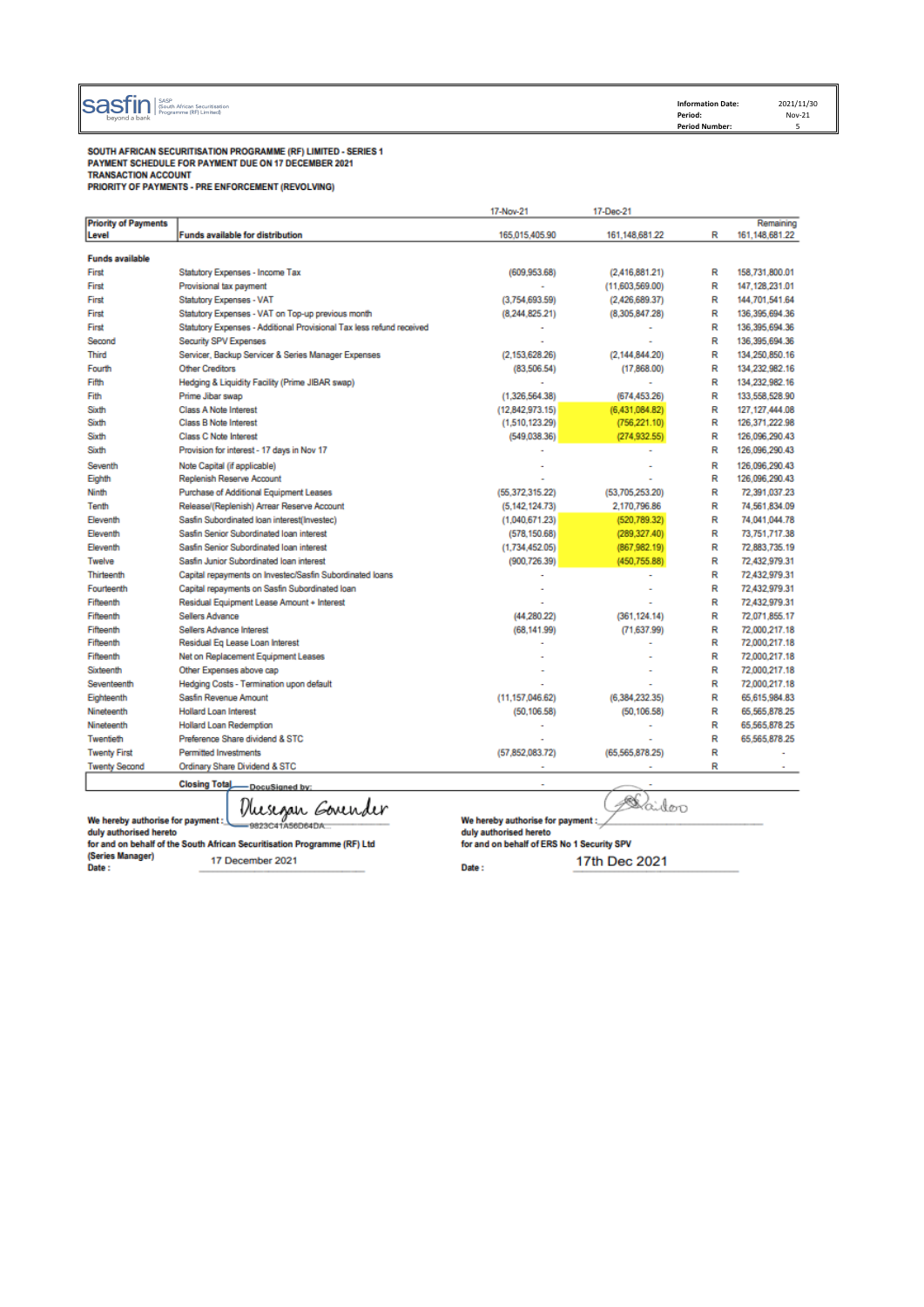| SASP<br>(South African Securitisation<br>Programme (RF) Limited)<br>beyond a bank |  |  |
|-----------------------------------------------------------------------------------|--|--|
|-----------------------------------------------------------------------------------|--|--|

## **Collateral Pool Movement in Rand Values (R')**

| <b>Month Ended</b> | <b>Opening balance</b> | Top-ups    | <b>Reloads</b> | <b>Repurchases and</b><br>Replacements<br>(warranty breach) | <b>Replacements</b> | Repurchases and Capital portion of<br><b>instalments</b> | Early<br>settlements | Change in<br>arrears/Prepaymen | nterest on<br>arrears & other | <b>Cancelled</b><br>deals | <b>Write-offs</b>      | <b>Closing balance</b> |
|--------------------|------------------------|------------|----------------|-------------------------------------------------------------|---------------------|----------------------------------------------------------|----------------------|--------------------------------|-------------------------------|---------------------------|------------------------|------------------------|
| 30-Nov-21          | 1,435,280,747          | 55,129,533 |                |                                                             |                     |                                                          |                      | 365,397                        | 19,982                        |                           | $1,029.8$ <sup>r</sup> | 1,434,468,345          |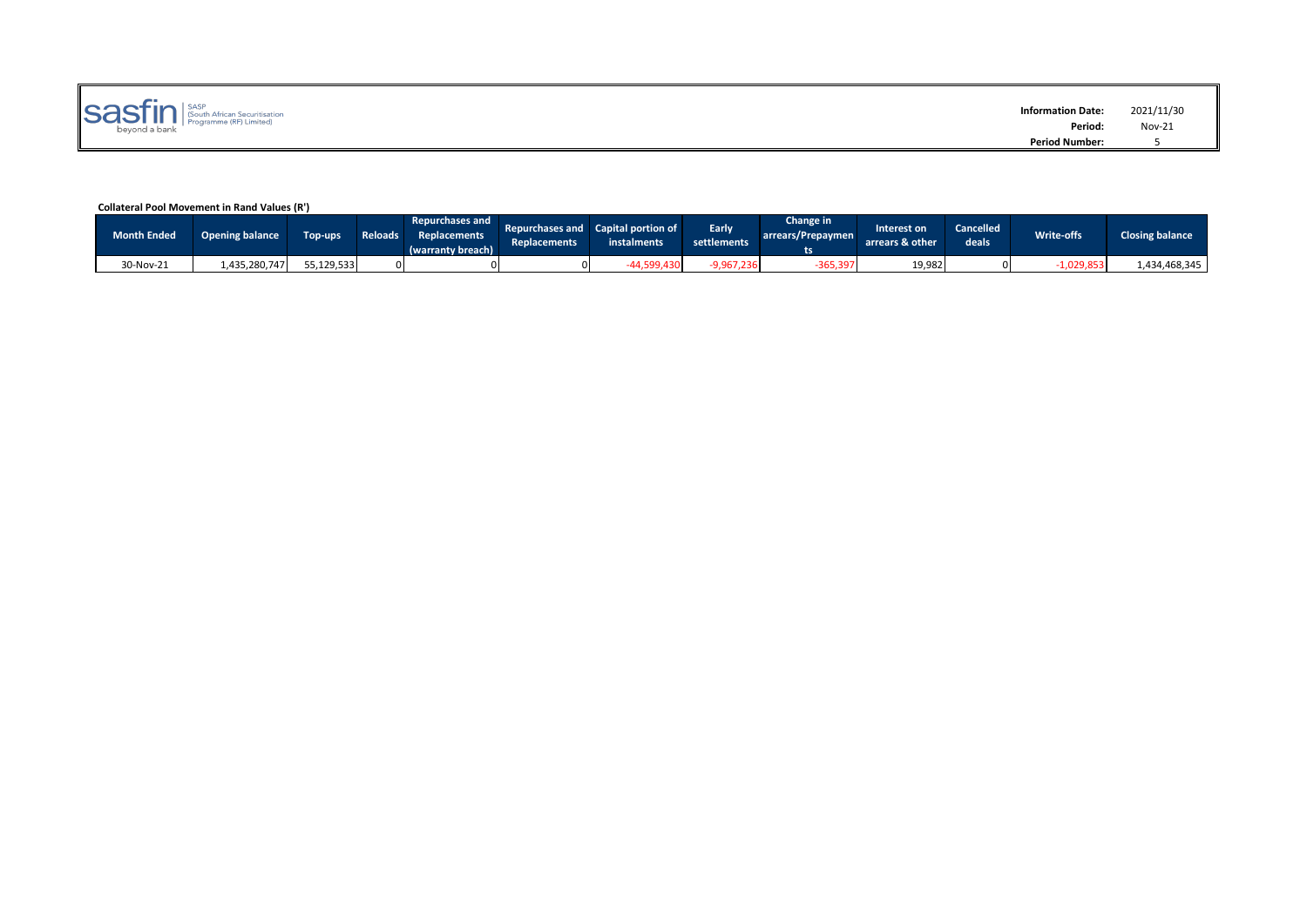| $\text{S35} \prod_{\text{beyond a bank}} \left  \bigcap_{\text{Frogramme (RF) Limited}} \right.$ | <b>Information Date:</b><br>Period: | 2021/11/30<br>Nov-21 |
|--------------------------------------------------------------------------------------------------|-------------------------------------|----------------------|
|                                                                                                  | <b>Period Number:</b>               |                      |
|                                                                                                  |                                     |                      |

## **Collateral Pool Movement in Number of Deals**

| <b>Month Ended</b> | <b>Opening Balance</b> | Top-ups | <b>Repurchases and</b><br><b>Replacements</b><br>(Warranty Breach) | <b>Repurchases and</b><br><b>Replacements</b> | Early settlements   Write-offs   Closing balance   Reloads |   |        |          | <b>Prepayments</b> | Arrears & other |
|--------------------|------------------------|---------|--------------------------------------------------------------------|-----------------------------------------------|------------------------------------------------------------|---|--------|----------|--------------------|-----------------|
| 31-Jul-20          | 28,040                 | 460     | $-32$                                                              | 34                                            | $-51$                                                      | 0 | 28,451 | $\Omega$ |                    | 0               |
| 31-Aug-20          | 28,451                 | 304     | -5                                                                 | 5                                             | -9                                                         | 0 | 28,746 | $\Omega$ |                    | 0               |
| 30-Sep-20          | 28,746                 | 839     | 0                                                                  | 0                                             | $-11$                                                      | n | 29,574 | $\Omega$ | U                  | 0               |
| 31-Oct-20          | 29,574                 | 432     | $\Omega$                                                           | 0                                             | $-149$                                                     | 0 | 29,857 | $\Omega$ |                    | 0               |
| 30-Nov-20          | 29,857                 | 372     | 0                                                                  | 0                                             | $-23$                                                      | 0 | 30,206 | $\Omega$ | 0                  | 0               |
| 31-Dec-20          | 30,206                 | 370     | 0                                                                  | 0                                             | -2                                                         | 0 | 30,574 | 0        |                    | 0               |
| 31-Jan-21          | 30,574                 | 279     | $-32$                                                              | 48                                            | -5                                                         | n | 30,864 | $\Omega$ |                    | 0               |
| 28-Feb-21          | 30,864                 | 483     | 0                                                                  | 0                                             | $-12$                                                      | 0 | 31,335 | 0        |                    | 0               |
| 31-Mar-21          | 31,335                 | 399     | 0                                                                  | 0                                             | -5                                                         | 0 | 31,729 | $\Omega$ |                    | 0               |
| 30-Apr-21          | 31,729                 | 431     | 0                                                                  | 0                                             |                                                            | ŋ | 32,159 | $\Omega$ |                    | 0               |
| 31-May-21          | 32,159                 | 487     | 0                                                                  | 0                                             | $-357$                                                     | 0 | 32,289 | $\Omega$ |                    | 0               |
| 30-Jun-21          | 32,159                 | 484     | 0                                                                  | 0                                             | 121                                                        | 0 | 32,764 | $\Omega$ |                    | 0               |
| 31-Jul-21          | 32,764                 | 429     | 0                                                                  | 0                                             | -4                                                         | 0 | 33,189 | $\Omega$ | ŋ                  | 0               |
| 31-Aug-21          | 33,189                 | 268     | $\Omega$                                                           | 0                                             | -5                                                         | 0 | 33,452 | $\Omega$ | ŋ                  | 0               |
| 30-Sep-21          | 33,452                 | 395     | $\Omega$                                                           | 0                                             | $-18$                                                      | 0 | 33,829 | $\Omega$ | ŋ                  | 0               |
| 31-Oct-21          | 33,829                 | 464     | 0                                                                  | 0                                             | $-18$                                                      | 0 | 34,275 | 0        |                    | 0               |
| 30-Nov-21          | 34,275                 | 591     | 0                                                                  | 0                                             | $-11,498$                                                  | 0 | 23,368 | 0        | 0                  | 0               |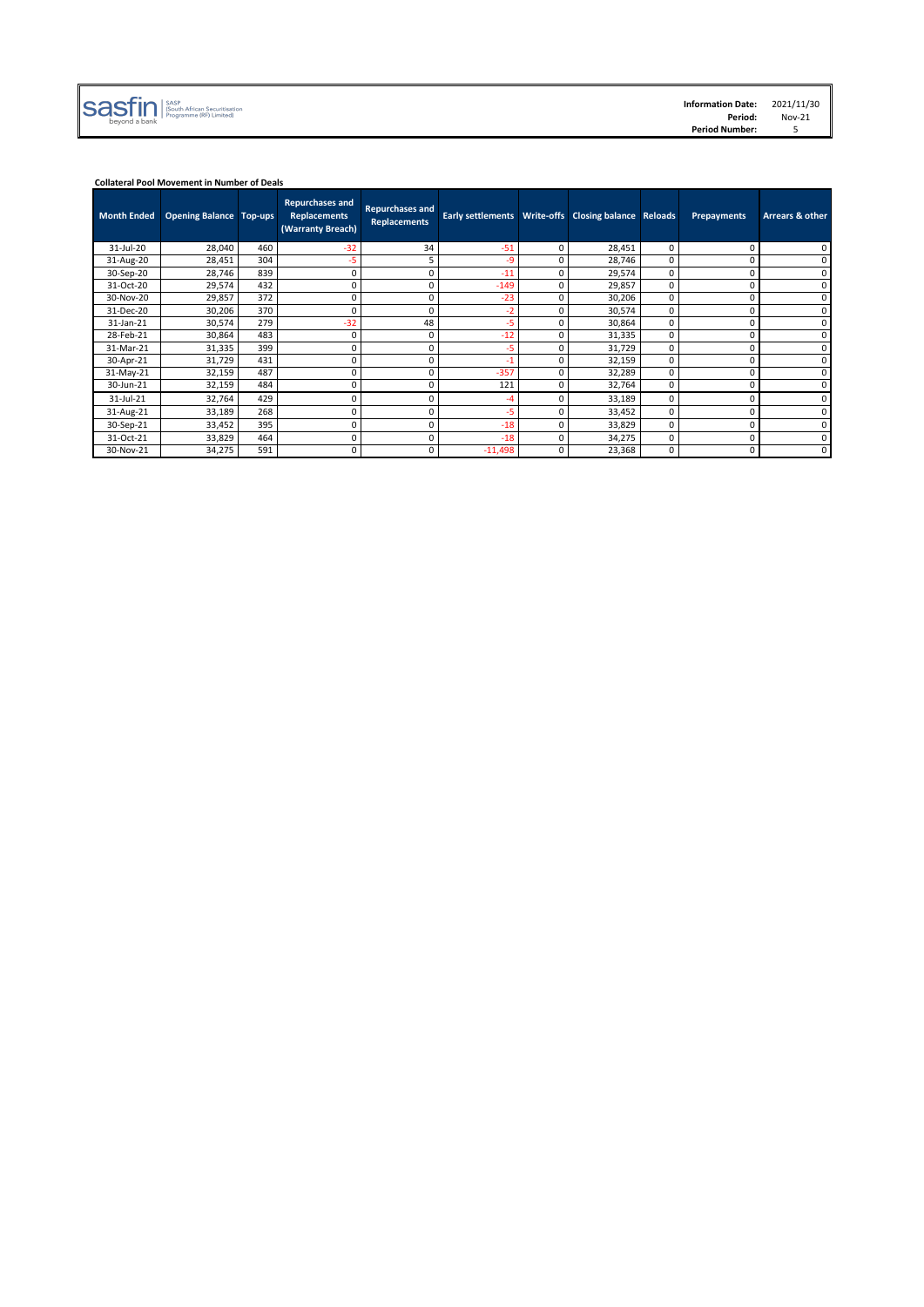# $\text{SGS}\hspace{-0.3em}\text{F}\hspace{-0.3em}\text{m}\hspace{-0.3em}\text{m}\hspace{-0.3em}\text{m}\hspace{-0.3em}\text{m}\hspace{-0.3em}\text{m}\hspace{-0.3em}\text{m}\hspace{-0.3em}\text{m}\hspace{-0.3em}\text{m}\hspace{-0.3em}\text{m}\hspace{-0.3em}\text{m}\hspace{-0.3em}\text{m}\hspace{-0.3em}\text{m}\hspace{-0.3em}\text{m}\hspace{-0.3em}\text{m}\hspace{-0.3em}\text{m}\hspace{-0.3em}\text{m}\hspace{-0.3em}\text{$

**Information Date:** 2021/11/30 **Period:** Nov-21 Period Number: 5

|                                          | <b>SASP POOL STRATIFICATION</b> |
|------------------------------------------|---------------------------------|
|                                          | <b>NORMAL RENTALS</b>           |
|                                          | 30-Nov-2021                     |
| <b>Number of Equipment Leases</b>        | 23,368                          |
| <b>Total NPV</b>                         | 1,434,468,345                   |
| Average NPV                              | 61,386.01                       |
| Weighted average original term - months  | 54.90                           |
| Weighted average remaining term - months | 32.86                           |
| Weighted average seasoning - months      | 22.04                           |
| Prime rate at month end                  | 7.25%                           |
| Weighted average yield                   | 13.09%                          |
| % of high prime leases by value          | 62.61%                          |
| % of Super Non Disclosed Deals by value  | 19.67%                          |
| % of leases paid monthly by value        | 100.00%                         |
| % of leases paid in advance by value     | 90.94%                          |
| % of leases paid by debit order by value | 71.76%                          |

| 1) - Interest rate types | Rate types |          |                 |        |  |  |
|--------------------------|------------|----------|-----------------|--------|--|--|
|                          | # of Deals | % tage   | Current NPV (R) | % tage |  |  |
|                          | 23.368     | 100%     | 1,434,468,345   | 100%   |  |  |
| <b>Fixed Rate</b>        |            | 14 0.06% | 122,693         | 0%     |  |  |
| <b>Float Rate</b>        | 7,598      | 33%      | 536,257,310     | 37%    |  |  |
| <b>High Prime</b>        | 15,756     | 67%      | 898.088.343     | 63%    |  |  |

| 2) - Interest rate stratification | # of Deals | % tage | Current NPV (R) | % tage |
|-----------------------------------|------------|--------|-----------------|--------|
|                                   | 23.368     | 100%   | 1,434,468,345   | 100%   |
| < Prime                           |            | 0%     | 0               | 0.0%   |
| >=Prime < Prime plus 1%           | 0          | 0%     | 0               | 0.0%   |
| >=Prime plus 1% < Prime plus 3%   | 285        | 1%     | 82,299,518      | 5.7%   |
| >=Prime plus 3% < Prime plus 4.5% | 1.320      | 6%     | 265,926,259     | 18.5%  |
| >=Prime plus 4.5% < Prime plus 6% | 3.238      | 14%    | 352,267,986     | 24.6%  |
| >=Prime plus 6%                   | 18.525     | 79%    | 733.974.582     | 51.2%  |

|                                                                                                                                        | <b>SICC Desc</b> |        |                 |        |  |  |
|----------------------------------------------------------------------------------------------------------------------------------------|------------------|--------|-----------------|--------|--|--|
| 3) - SICC decsription                                                                                                                  | # of Deals       | % tage | Current NPV (R) | % tage |  |  |
|                                                                                                                                        | 23,368           | 100%   | 1,434,468,345   | 100%   |  |  |
| AGRICULTURE, HUNTING, FORESTRY AND FISHING                                                                                             | 363              | 2%     | 26,174,002      | 2%     |  |  |
| COMMUNITY, SOCIAL AND PERSONAL SERVICES                                                                                                | 7,757            | 33%    | 482,223,022     | 34%    |  |  |
| <b>CONSTRUCTION</b>                                                                                                                    | 745              | 3%     | 42,520,666      | 3%     |  |  |
| ELECTRICITY, GAS AND WATER SUPPLY                                                                                                      | 128              | 1%     | 6,556,030       | 0%     |  |  |
| FINANCIAL INTERMEDIATION, INSURANCE, REAL ESTATE AND BUSINESS SERVICES                                                                 | 5,228            | 22%    | 309,705,180     | 22%    |  |  |
| <b>MANUFACTURING</b>                                                                                                                   | 2.490            | 11%    | 156,938,679     | 11%    |  |  |
| MINING AND QUARRYING                                                                                                                   | 247              | 1%     | 16,933,219      | 1%     |  |  |
| PRIVATE HOUSEHOLDS, EXTERRITORIAL ORGANISATIONS, REPRESENTATIVES OF FOREIGN GOVERNMENTS AND OTHER<br>ACTIVITIES NOT ADEQUATELY DEFINED | 168              | 1%     | 16,770,555      | 1%     |  |  |
| TRANSPORT, STORAGE AND COMMUNICATION                                                                                                   | 1,078            | .5%    | 85,094,936      | 6%     |  |  |
| WHOLESALE AND RETAIL TRADE; REPAIR OF MOTOR VEHICLES, MOTOR CYCLES AND PERSONAL AND HOUSEHOLD<br>GOODS; HOTELS AND RESTAURANTS         | 5.164            | 22%    | 291,552,056     | 20%    |  |  |
| <b>SUNDRY</b>                                                                                                                          | $\Omega$         | 0%     | 0               | 0%     |  |  |

| 4) - Instalment type | # of Deals |      | % tage Current NPV (R) | % tage |
|----------------------|------------|------|------------------------|--------|
|                      | 23.368     | 100% | 1,434,468,345          | 100%   |
| ADV                  | 21,916     | 94%  | 1,304,501,211          | 91%    |
| ARR                  | 1,452      | 6%   | 129,967,134            | 9%     |

| 5) - Payment frequency | <b>Pay Freq</b> |        |                 |        |  |
|------------------------|-----------------|--------|-----------------|--------|--|
|                        | # of Deals      | % tage | Current NPV (R) | % tage |  |
|                        | 23.368          | 100%   | 1,434,468,345   | 100%   |  |
| Annually               | $\Omega$        | 0%     |                 | 0%     |  |
| Monthly                | 23,367          | 100%   | 1,434,457,370   | 100%   |  |
| Quarterly              |                 | 0%     | 10,975          | 0%     |  |

| 6) - Residual amount | <b>Residual Amt</b> |      |                        |        |  |
|----------------------|---------------------|------|------------------------|--------|--|
|                      | # of Deals          |      | % tage Current NPV (R) | % tage |  |
|                      |                     | 100% | 1,434,468,345          | 100%   |  |
| <b>No</b>            | 23,336 100%         |      | 1,426,326,624          | 99%    |  |
| Yes                  | 32                  | 0%   | 8.141.722              | 1%     |  |

| 7) - Copy plan |             |      |                        |        |
|----------------|-------------|------|------------------------|--------|
|                | # of Deals  |      | % tage Current NPV (R) | % tage |
|                |             | 100% | 1,434,468,345          | 100%   |
| v              | 23,330 100% |      | 1,430,182,477          | 100%   |
| IN.            | 38          | 0%   | 4.285.868              | 0%     |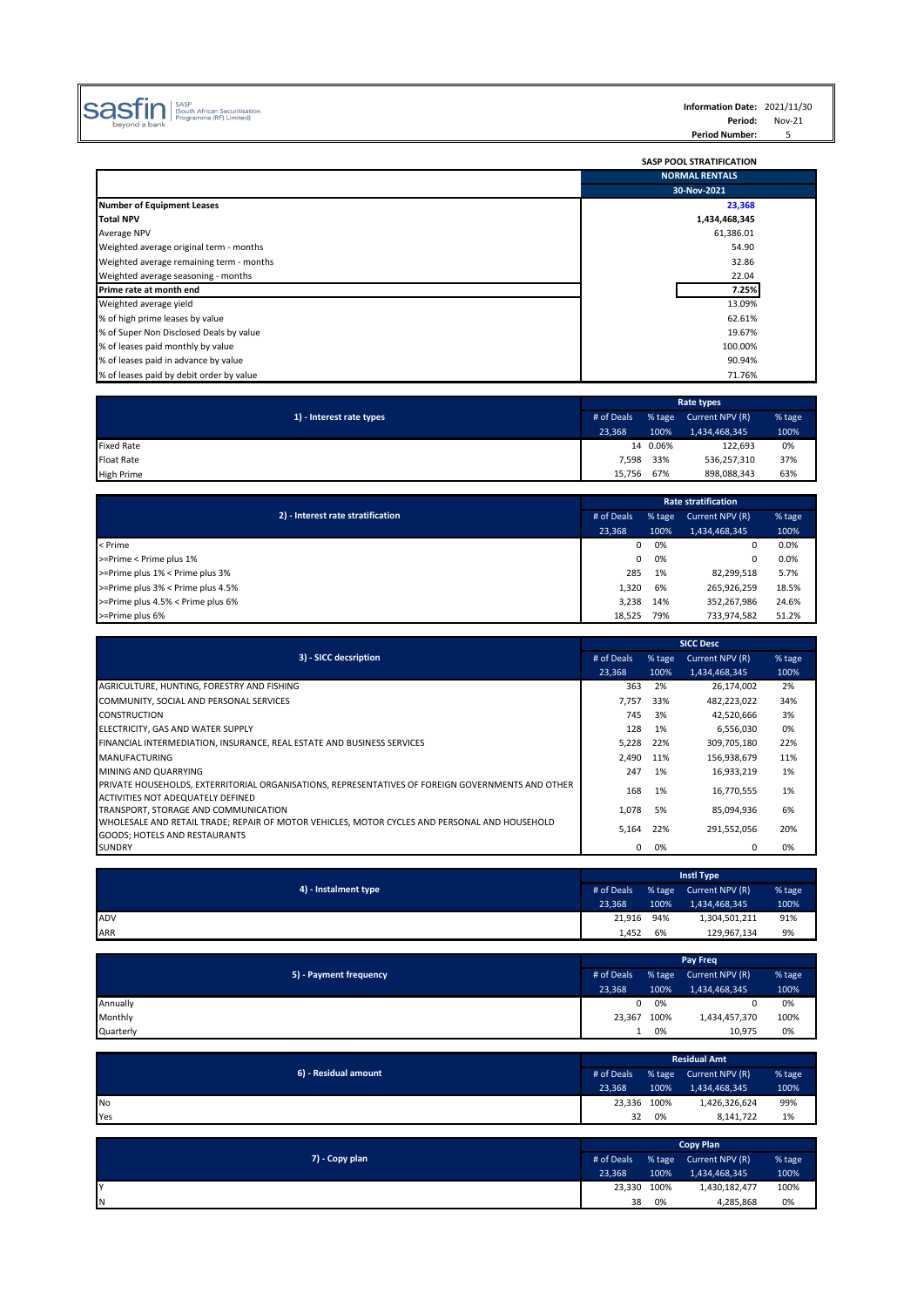| 8) - Sasfin Insurance | <b>Sasfin Insurance</b> |        |                 |        |  |  |
|-----------------------|-------------------------|--------|-----------------|--------|--|--|
|                       | # of Deals              | % tage | Current NPV (R) | % tage |  |  |
|                       | 23.368                  | 100%   | 1,434,468,345   | 100%   |  |  |
| I٢                    | 1,913                   | 8%     | 119,387,624     | 8%     |  |  |
| IΝ                    | 21.455                  | 92%    | 1,315,080,722   | 92%    |  |  |
|                       |                         |        |                 |        |  |  |

| 9) - Settlement by debit order | <b>Debit Order</b> |        |                 |        |  |
|--------------------------------|--------------------|--------|-----------------|--------|--|
|                                | # of Deals         | % tage | Current NPV (R) | % tage |  |
|                                | 23.368             | 100%   | 1,434,468,345   | 100%   |  |
|                                | 18,556             | 79%    | 1,029,356,149   | 72%    |  |
| N                              | 4.812              | 21%    | 405,112,196     | 28%    |  |

|                                                 | Geographical area |        |                 |        |  |
|-------------------------------------------------|-------------------|--------|-----------------|--------|--|
| 10) - Geographic area (installation or lessee?) | # of Deals        | % tage | Current NPV (R) | % tage |  |
|                                                 |                   | 100%   | 1,434,468,345   | 100%   |  |
| Eastern Cape                                    | 682               | 3%     | 37,404,436      | 3%     |  |
| <b>Free State</b>                               | 514               | 2%     | 34,169,544      | 2%     |  |
| Gauteng                                         | 13,003            | 56%    | 779,081,866     | 54%    |  |
| KwaZulu-Natal                                   | 1,934             | 8%     | 127,347,298     | 9%     |  |
| Limpopo                                         | 709               | 3%     | 39,976,040      | 3%     |  |
| Mpumalanga                                      | 1,049             | 4%     | 64,711,850      | 5%     |  |
| Northern Cape                                   | 213               | 1%     | 14,303,274      | 1%     |  |
| North West                                      | 462               | 2%     | 29,042,834      | 2%     |  |
| <b>Western Cape</b>                             | 4,790             | 20%    | 306,563,819     | 21%    |  |
| Sundry                                          | 12                | 0%     | 1,867,385       | 0%     |  |

|                                           | <b>Asset type</b> |        |                        |        |
|-------------------------------------------|-------------------|--------|------------------------|--------|
| 11) - Asset type                          |                   | % tage | Current NPV (R)        | % tage |
|                                           | 23,368            | 100%   | 1,434,468,345          | 100%   |
| Air Conditioners                          | 26                | 0%     | 1,550,181              | 0%     |
| Audio Visual Equipment                    | 69                | 0%     | 7,012,271              | 0%     |
| <b>Automated Teller Machines</b>          | $\overline{7}$    | 0%     | 1,638,956              | 0%     |
| <b>Catering Equipment</b>                 | 47                | 0%     | 2,369,320              | 0%     |
| Communication Equipment                   | 28                | 0%     | 1,958,363              | 0%     |
| <b>Energy Efficient Equipment</b>         | 50                | 0%     | 10,990,679             | 1%     |
| <b>Fleet Management Systems</b>           | 185               | 1%     | 17,220,526             | 1%     |
| Industrial Equipment - Agriculture        | 3                 | 0%     | 421,725                | 0%     |
| Industrial Equipment - Construction       | 3                 | 0%     | 649,338                | 0%     |
| Industrial Equipment - Engineering        | 33                | 0%     | 2,953,571              | 0%     |
| Industrial Equipment - Materials Handling | 3                 | 0%     | 86,506                 | 0%     |
| Industrial Equipment - Other              | 30                | 0%     | 9,841,768              | 1%     |
| Industrial Equipment - Printing           | 233               | 1%     | 32,132,980             | 2%     |
| IT Equipment                              | $\overline{2}$    | 0%     | 62,231                 | 0%     |
| <b>Medical Equipment</b>                  | 781               | 3%     | 33,320,664             | 2%     |
| Money Handling Equipment                  | 47                | 0%     | 13,092,027             | 1%     |
| Office Automation Equipment               | 12                | 0%     | 2,342,011              | 0%     |
| Office Fit Out                            | 13,888            | 59%    | 871,266,452            | 61%    |
| PABX and Telephonic Equipment             | 43                | 0%     | 6,167,119              | 0%     |
| Point Of Sale Equipment                   | 6,288             | 27%    | 311,163,380            | 22%    |
| Printing                                  | 73                | 0%     | 6,259,816              | 0%     |
| Signage Equipment                         | 1,385             | 6%     | 96,881,716             | 7%     |
| Software                                  | 5                 | 0%     | 298,332                | 0%     |
| Vehicles                                  | 6                 | 0%     | 3,659,892              | 0%     |
| <b>Vending Machines</b>                   | 121               | 1%     | 1,128,522              | 0%     |
|                                           |                   |        | New/2nd hand           |        |
| 12) - New or Used Equipment               | # of Deals        | % tage | Current NPV (R)        | % tage |
|                                           | 23,368            | 100%   | 1,434,468,345          | 100%   |
| New                                       | 22,739            | 97.3%  | 1,402,693,762.07       | 97.78% |
| Used                                      | 629               | 2.7%   | 31,774,583.16          | 2.22%  |
|                                           |                   |        |                        |        |
|                                           |                   |        | Inception months to go |        |
| 13) - Inception months to go              | # of Deals        | % tage | Current NPV (R)        | % tage |
|                                           | 23,368            | 100%   | 1,434,468,345          | 100%   |
| $12$                                      | 24                | 0%     | 253,923                | 0%     |
| $12 - 24$                                 | 200               | 1%     | 5,455,362              | 0%     |
| 24-36                                     | 5,810             | 25%    | 245,353,383            | 17%    |
| 36-48                                     | 1,023             | 4%     | 80,748,299             | 6%     |
| 48-60                                     | 16,242            | 70%    | 1,089,557,927          | 76%    |
| >60                                       | 69                | 0%     | 13,099,453             | 1%     |
|                                           |                   |        | Current months to go   |        |
| 14) - Current months to go                | # of Deals        | % tage | Current NPV (R)        | % tage |
|                                           | 23,368            | 100%   | 1,434,468,345          | 100%   |
| $12$                                      | 10,218            | 44%    | 151,255,429            | 11%    |
| $12 - 24$                                 | 4,445             | 19%    | 279,272,674            | 19%    |
| 24-36                                     | 4,130             | 18%    | 420,565,797            | 29%    |
| 36-48                                     | 2,971             | 13%    | 327,991,340            | 23%    |
| 48-60                                     | 1,603             | 7%     | 253,961,718            | 18%    |
| >60                                       | $\mathbf{1}$      | 0%     | 1,421,386              | 0%     |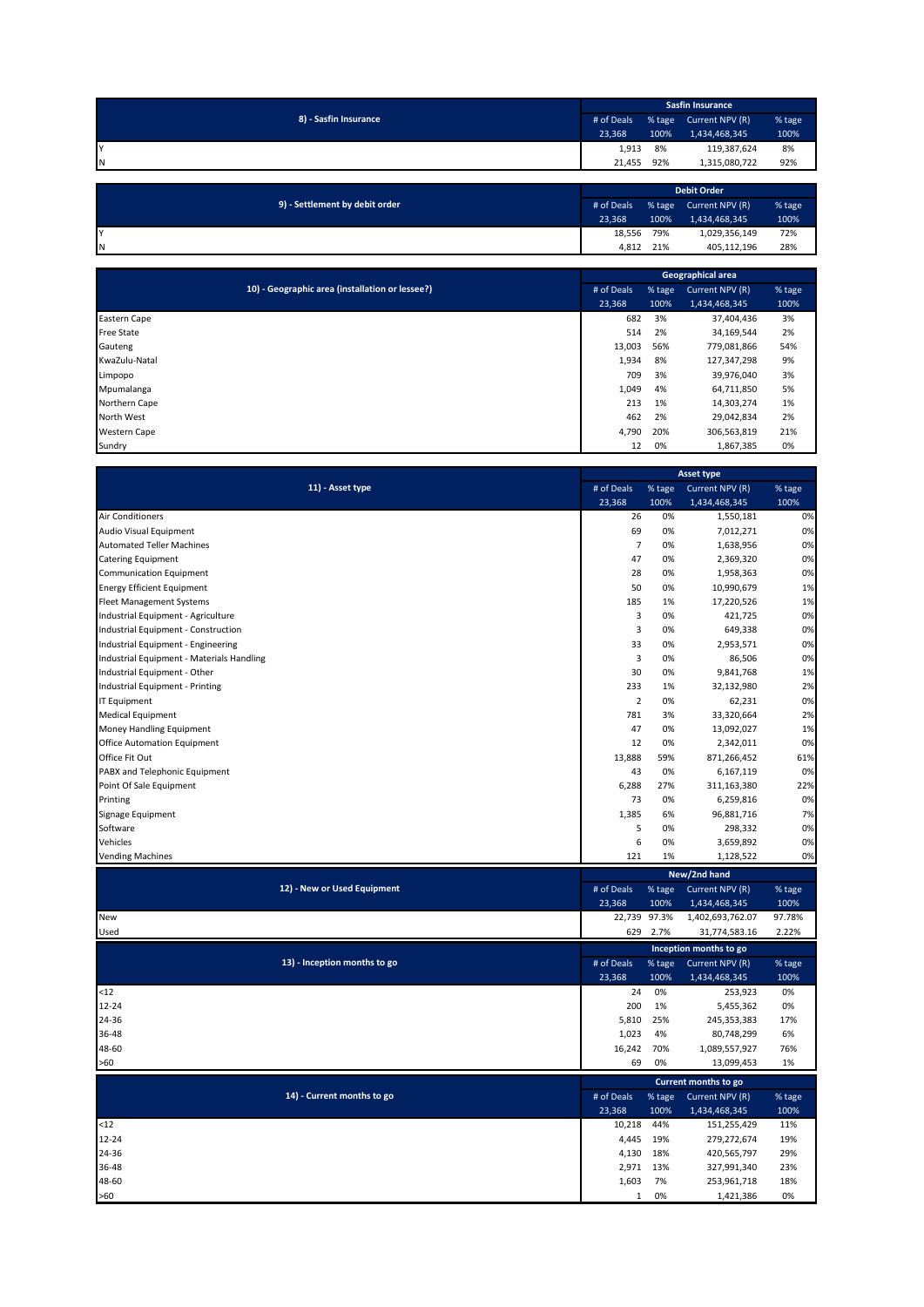| 15) - Super non-disclosed | <b>Super Non Disclosed</b> |      |                        |        |  |
|---------------------------|----------------------------|------|------------------------|--------|--|
|                           | # of Deals                 |      | % tage Current NPV (R) | % tage |  |
|                           | 23.368                     | 100% | 1,434,468,345          | 100%   |  |
|                           | 3.348                      | 14%  | 282,173,268            | 20%    |  |
| N                         | 20.020                     | 86%  | 1,152,295,077          | 80%    |  |

|                     |                          |        | SND Breakdown   |        |
|---------------------|--------------------------|--------|-----------------|--------|
| 16) - SND Breakdown | # of Deals               | % tage | Current NPV (R) | % tage |
|                     | 3,348                    | 100%   | 282,173,268     | 100%   |
| 5                   | 279                      | 8%     | 7,144,409       | 3%     |
| 51                  | 125                      | 4%     | 5,399,854       | 2%     |
|                     |                          |        |                 |        |
| 224                 | $\overline{2}$           | 0%     | 227,348         | 0%     |
| 239                 | 15                       | 0%     | 167,742         | 0%     |
| 253                 | 75                       | 2%     | 7,772,738       | 3%     |
| 256                 | 8                        | 0%     | 2,164,618       | 1%     |
| 257                 | 168                      | 5%     | 9,255,407       | 3%     |
| 334                 | 53                       | 2%     | 9,636,781       | 3%     |
|                     |                          |        |                 |        |
| 392                 | 301                      | 9%     | 34,242,954      | 12%    |
| 788                 | 349                      | 10%    | 44,511,203      | 16%    |
| 803                 | 30                       | 1%     | 5,364,509       | 2%     |
| 917                 | $\mathbf 2$              | 0%     | 671,189         | 0%     |
| 967                 | 24                       | 1%     | 484,410         | 0%     |
| 1146                | 25                       | 1%     | 2,309,746       | 1%     |
|                     |                          |        |                 |        |
| 1475                | 27                       | 1%     | 1,468,053       | 1%     |
| 1479                | $\overline{2}$           | 0%     | 22,340          | 0%     |
| 1480                | 23                       | 1%     | 677,771         | 0%     |
| 1482                | 39                       | 1%     | 4,649,224       | 2%     |
| 1483                | 32                       | 1%     | 1,622,194       | 1%     |
| 1485                | 89                       | 3%     | 3,100,554       | 1%     |
|                     |                          |        |                 |        |
| 1494                | 22                       | 1%     | 2,639,826       | 1%     |
| 1496                | 15                       | 0%     | 482,427         | 0%     |
| 1497                | $\sqrt{2}$               | 0%     | 148,222         | 0%     |
| 1500                | $\mathsf 3$              | 0%     | 100,238         | 0%     |
| 1586                | 3                        | 0%     | 844,569         | 0%     |
| 1639                | $\overline{7}$           | 0%     | 759,501         | 0%     |
|                     |                          |        |                 |        |
| 1750                | 29                       | 1%     | 910,386         | 0%     |
| 1753                | 14                       | 0%     | 294,260         | 0%     |
| 1754                | 14                       | 0%     | 542,779         | 0%     |
| 1800                | 22                       | 1%     | 609,024         | 0%     |
| 1988                | 365                      | 11%    | 41,862,850      | 15%    |
| 2189                | 253                      | 8%     | 13,752,129      | 5%     |
|                     |                          |        |                 |        |
| 2203                | 32                       | 1%     | 2,417,864       | 1%     |
| 2211                | $\mathbf 1$              | 0%     | 20,267          | 0%     |
| 2285                | $\mathbf 2$              | 0%     | $\pmb{0}$       | 0%     |
| 2375                | 11                       | 0%     | 218,458         | 0%     |
| 2379                | $\overline{\phantom{a}}$ | 0%     | 399,762         | 0%     |
| 2487                | $\mathbf 1$              | 0%     | $\pmb{0}$       | 0%     |
|                     |                          | 0%     |                 |        |
| 2537                | 12                       |        | 564,261         | 0%     |
| 2779                | 11                       | 0%     | 1,449,810       | 1%     |
| 3310                | 235                      | 7%     | 22,690,610      | 8%     |
| 3394                | $\mathbf{1}$             | 0%     | 288             | 0%     |
| 3535                | $\mathbf{1}$             | 0%     | 105,026         | 0%     |
| 3540                | 39                       | 1%     | 2,020,873       | 1%     |
|                     |                          |        |                 | 8%     |
| 3638                | 180                      | 5%     | 21,269,164      |        |
| 3695                | $\mathbf 1$              | 0%     | 13,160          | 0%     |
| 3730                | 21                       | 1%     | 764,108         | 0%     |
| 4012                | $\mathbf{1}$             | 0%     | 386,509         | 0%     |
| 4019                | $\sqrt{4}$               | 0%     | 1,262           | 0%     |
| 4212                | 32                       | 1%     | 3,930,069       | 1%     |
|                     | 17                       | 1%     | 348,330         | 0%     |
| 4215                |                          |        |                 |        |
| 4539                | $\overline{7}$           | 0%     | 3,123,332       | 1%     |
| 4608                | $\mathbf{1}$             | 0%     | 15,138          | 0%     |
| 4641                | 34                       | 1%     | 3,143,920       | 1%     |
| 4686                | 28                       | 1%     | 1,894,064       | 1%     |
| 4730                | 6                        | 0%     | 32,612          | 0%     |
|                     | 11                       | 0%     | 577,507         | 0%     |
| 4939                |                          |        |                 |        |
| 5961                | $\mathbf 1$              | 0%     | 50,694          | 0%     |
| 7193                | 13                       | 0%     | 988,222         | 0%     |
| 7194                | $\mathbf 1$              | 0%     | 12,996          | 0%     |
| 7195                | 6                        | 0%     | 525,281         | 0%     |
| 7196                | 29                       | 1%     | 2,353,252       | 1%     |
|                     | 15                       | 0%     | 1,182,294       | 0%     |
| 7197                |                          |        |                 |        |
| 7199                | 15                       | 0%     | 329,443         | 0%     |
| 7202                | 6                        | 0%     | 129,585         | 0%     |
| 7203                | 4                        | 0%     | 34,180          | 0%     |
| 7460                | $\mathbf{1}$             | 0%     | 500,721         | 0%     |
| 8288                | 4                        | 0%     | 19,428          | 0%     |
|                     | $\mathbf{1}$             | 0%     | -0              | 0%     |
| 8842                |                          |        |                 |        |
| 8862                | $\mathbf 2$              | 0%     | 95,398          | 0%     |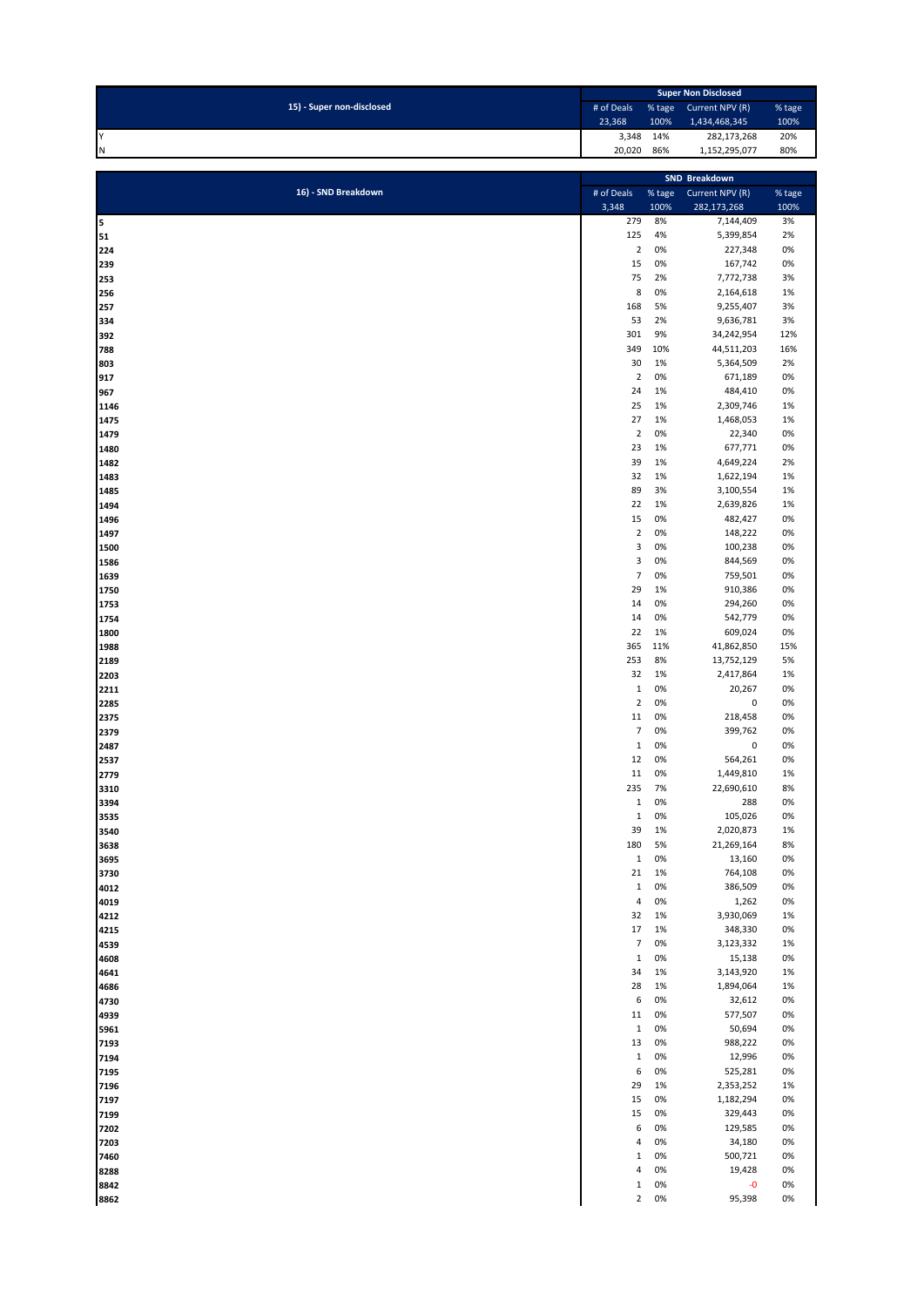| 9115   | 65             | 2% | 405,514   | 0% |
|--------|----------------|----|-----------|----|
| 17031  | $\mathbf{1}$   | 0% | 0         | 0% |
| 17621  | $\overline{2}$ | 0% | 0         | 0% |
| 17755  | $\mathbf{1}$   | 0% | $-1$      | 0% |
| 18053  | 12             | 0% | 244,827   | 0% |
| 25787  | 3              | 0% | 359,033   | 0% |
| 31080  | $\overline{2}$ | 0% | 16,547    | 0% |
| 32285  | 11             | 0% | 4,842     | 0% |
| 86778  | $\overline{2}$ | 0% | 1,000,984 | 0% |
| 106055 | 16             | 0% | 2,670,259 | 1% |
| 113694 | $\overline{4}$ | 0% | 1,237,257 | 0% |
| 122369 | 5              | 0% | 786,949   | 0% |
| 9236   | 13             | 0% | $-84$     | 0% |
| 17475  | 0              | 0% | 0         | 0% |

|                 |            | Seasoning |                 |        |  |  |
|-----------------|------------|-----------|-----------------|--------|--|--|
| 17) - Seasoning | # of Deals | % tage    | Current NPV (R) | % tage |  |  |
|                 | 23,368     | 100%      | 1,434,468,345   | 100%   |  |  |
| $12$            | 3,109      | 13%       | 436,415,124     | 30.4%  |  |  |
| $12 - 24$       | 4,771      | 20%       | 425,301,070     | 29.6%  |  |  |
| 24-36           | 6,614      | 28%       | 330,930,315     | 23.1%  |  |  |
| 36-48           | 3,197      | 14%       | 163,355,914     | 11.4%  |  |  |
| 48-60           | 5,667      | 24%       | 78,465,346      | 5.5%   |  |  |
| $>60$           | 10         | 0%        | 575             | 0.0%   |  |  |

|                                          | Legal          |        |                 |        |  |
|------------------------------------------|----------------|--------|-----------------|--------|--|
| 18) - LegalFormationType                 | # of Deals     | % tage | Current NPV (R) | % tage |  |
|                                          | 23,368         | 100%   | 1,434,468,345   | 100%   |  |
| Association                              | 103            | 0%     | 10,455,458      | 0.7%   |  |
| Association - Section 21 - Not for Gain  | 535            | 2%     | 35,953,843      | 2.5%   |  |
| <b>Body Corporate</b>                    | 26             | 0%     | 3,840,872       | 0.3%   |  |
| Church                                   | 431            | 2%     | 12,283,977      | 0.9%   |  |
| <b>Close Corporation</b>                 | 5,265          | 23%    | 252,363,654     | 17.6%  |  |
| Club                                     | 36             | 0%     | 771,221         | 0.1%   |  |
| Co-Op Ltd - Primary                      | 14             | 0%     | 472,353         | 0.0%   |  |
| <b>External Company Registered in SA</b> | 71             | 0%     | 3,202,067       | 0.2%   |  |
| <b>Foreign Company</b>                   | 16             | 0%     | 4,675,519       | 0.3%   |  |
| Foreign Embassy/Consulate                | 20             | 0%     | 541,739         | 0.0%   |  |
| Government                               | 187            | 1%     | 9,372,014       | 0.7%   |  |
| Incorporated                             | 1,322          | 6%     | 89,089,207      | 6.2%   |  |
| Non-Government Organization              | 153            | 1%     | 5,717,059       | 0.4%   |  |
| Non-Profit Organization                  | 498            | 2%     | 24,635,467      | 1.7%   |  |
| Partnership                              | 235            | 1%     | 16,024,725      | 1.1%   |  |
| Private Company                          | 10,763         | 46%    | 709,820,055     | 49.5%  |  |
| Public Company                           | 224            | 1%     | 14,974,442      | 1.0%   |  |
| Schools (Government)                     | 2,115          | 9%     | 182,195,361     | 12.7%  |  |
| Sole Proprietor                          | 1,044          | 4%     | 37,616,941      | 2.6%   |  |
| <b>State Owned Company</b>               | $\overline{2}$ | 0%     | 575             | 0.0%   |  |
| Trust                                    | 208            | 1%     | 10,370,820      | 0.7%   |  |
| Union / Bargaining Council               | 100            | 0%     | 10,090,979      | 0.7%   |  |

|                   |                                                                      | Seasoning  |        |                 |        |  |  |
|-------------------|----------------------------------------------------------------------|------------|--------|-----------------|--------|--|--|
|                   | 19) - Distribution by Outstanding Discounted Principal Balance (ZAR) | # of Deals | % tage | Current NPV (R) | % tage |  |  |
|                   |                                                                      | 23,368     | 100%   | 1,434,468,345   | 100%   |  |  |
| $0 - 20,000$      |                                                                      | 10,525     | 45%    | 53,525,835      | 3.7%   |  |  |
| 20,001 - 40,000   |                                                                      | 4,165      | 18%    | 122,303,391     | 8.5%   |  |  |
| 40,001 - 60,000   |                                                                      | 2,561      | 11%    | 125,128,467     | 8.7%   |  |  |
| 60,001 - 80,000   |                                                                      | 1,467      | 6%     | 102,427,920     | 7.1%   |  |  |
| 80,001 - 120,000  |                                                                      | 1,674      | 7%     | 164,870,331     | 11.5%  |  |  |
| 120,001 - 200,000 |                                                                      | 1,526      | 7%     | 232,496,524     | 16.2%  |  |  |
| > 200,000         |                                                                      | 1,450      | 6%     | 633,715,877     | 44.2%  |  |  |

|                                                        |            | <b>Seasoning</b> |                 |        |  |  |  |
|--------------------------------------------------------|------------|------------------|-----------------|--------|--|--|--|
| 20) - Distribution by Original Principal Balance (ZAR) | # of Deals | % tage           | Current NPV (R) | % tage |  |  |  |
|                                                        |            | 100%             | 2,971,680,531   | 100%   |  |  |  |
| $0 - 20,000$                                           | 1,629      | 7%               | 23,450,176      | 0.8%   |  |  |  |
| 20,001 - 40,000                                        | 4.704      | 20%              | 141,258,355     | 4.8%   |  |  |  |
| 40,001 - 60,000                                        | 3,651      | 16%              | 181,079,712     | 6.1%   |  |  |  |
| 60,001 - 80,000                                        | 3,368      | 14%              | 235,312,076     | 7.9%   |  |  |  |
| 80,001 - 120,000                                       | 3,674      | 16%              | 356,570,531     | 12.0%  |  |  |  |
| 120,001 - 200,000                                      | 2,996      | 13%              | 455,051,662     | 15.3%  |  |  |  |
| > 200,000                                              | 3,346      | 14%              | 1,578,958,020   | 53.1%  |  |  |  |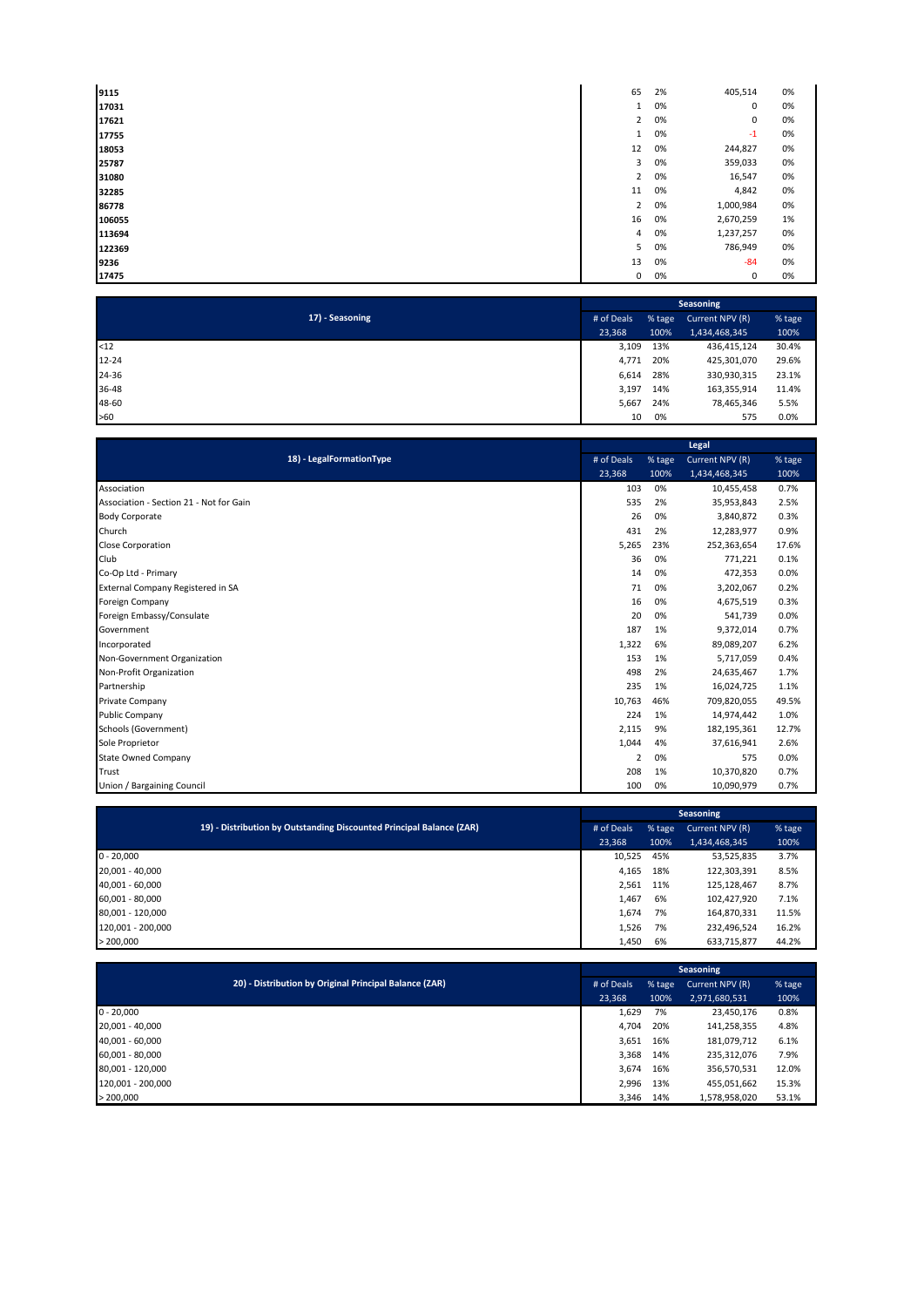

| <b>Collateral Pool Ageing</b> |            |           |           |             |             |             |               |
|-------------------------------|------------|-----------|-----------|-------------|-------------|-------------|---------------|
| <b>Performing Loans</b>       | >30 Days   | >60 Days  | >90 Days  | $>120$ Davs | $>150$ Davs | > 180 Days  | <b>Total</b>  |
| 89.09%                        | 0.82%      | 0.39%     |           |             |             | 8.16%       | 100.00%       |
|                               |            |           |           |             |             |             |               |
| <b>Performing Loans</b>       | >30 Days   | >60 Days  | >90 Days  | > 120 Days  | $>150$ Davs | > 180 Days  | <b>Total</b>  |
| 1,277,976,428                 | 11,730,972 | 5,639,331 | 8,182,766 | 9,619,365   | 4,226,722   | 117,092,761 | 1,434,468,345 |
|                               |            |           |           |             | 0.57%       | 0.67%       | 0.29%         |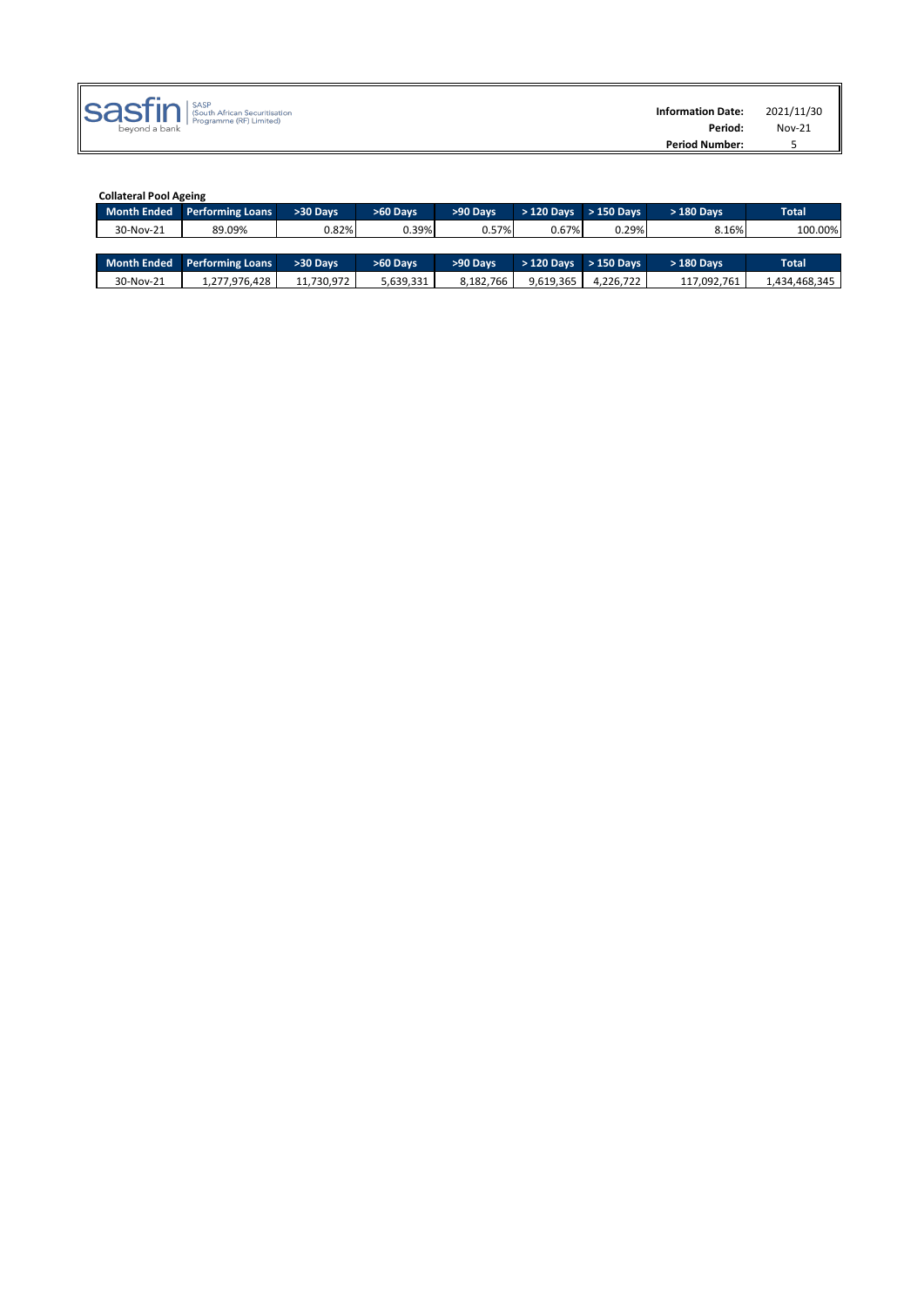

# **Delinquency Contracts**

| <b>Total Portfolio (excluding evergreen)</b>                   |     |                                                 |                                                                            |                                        |  |  |  |  |  |
|----------------------------------------------------------------|-----|-------------------------------------------------|----------------------------------------------------------------------------|----------------------------------------|--|--|--|--|--|
| Number of<br><b>Days in Arrears</b><br><b>Operating Leases</b> |     | Percentage of<br><b>Opertaing Leases</b><br>(%) | <b>Outstanding</b><br><b>Discounted</b><br><b>Principal Balance</b><br>(R) | Percentage of<br><b>Balance</b><br>(%) |  |  |  |  |  |
| $> 30 \le 60$                                                  | 238 | 26.15%                                          | 11,730,972                                                                 | 33.35%                                 |  |  |  |  |  |
| $>60 \le 90$                                                   | 223 | 24.51%                                          | 5,639,331                                                                  | 16.03%                                 |  |  |  |  |  |
| $> 90 \le 120$                                                 | 229 | 25.16%                                          | 8,182,766                                                                  | 23.26%                                 |  |  |  |  |  |
| $>120 \le 150$                                                 | 220 | 24.18%                                          | 9,619,365                                                                  | 27.35%                                 |  |  |  |  |  |
| <b>Total</b>                                                   | 910 | 100.00%                                         | 35,172,435                                                                 | 100.00%                                |  |  |  |  |  |

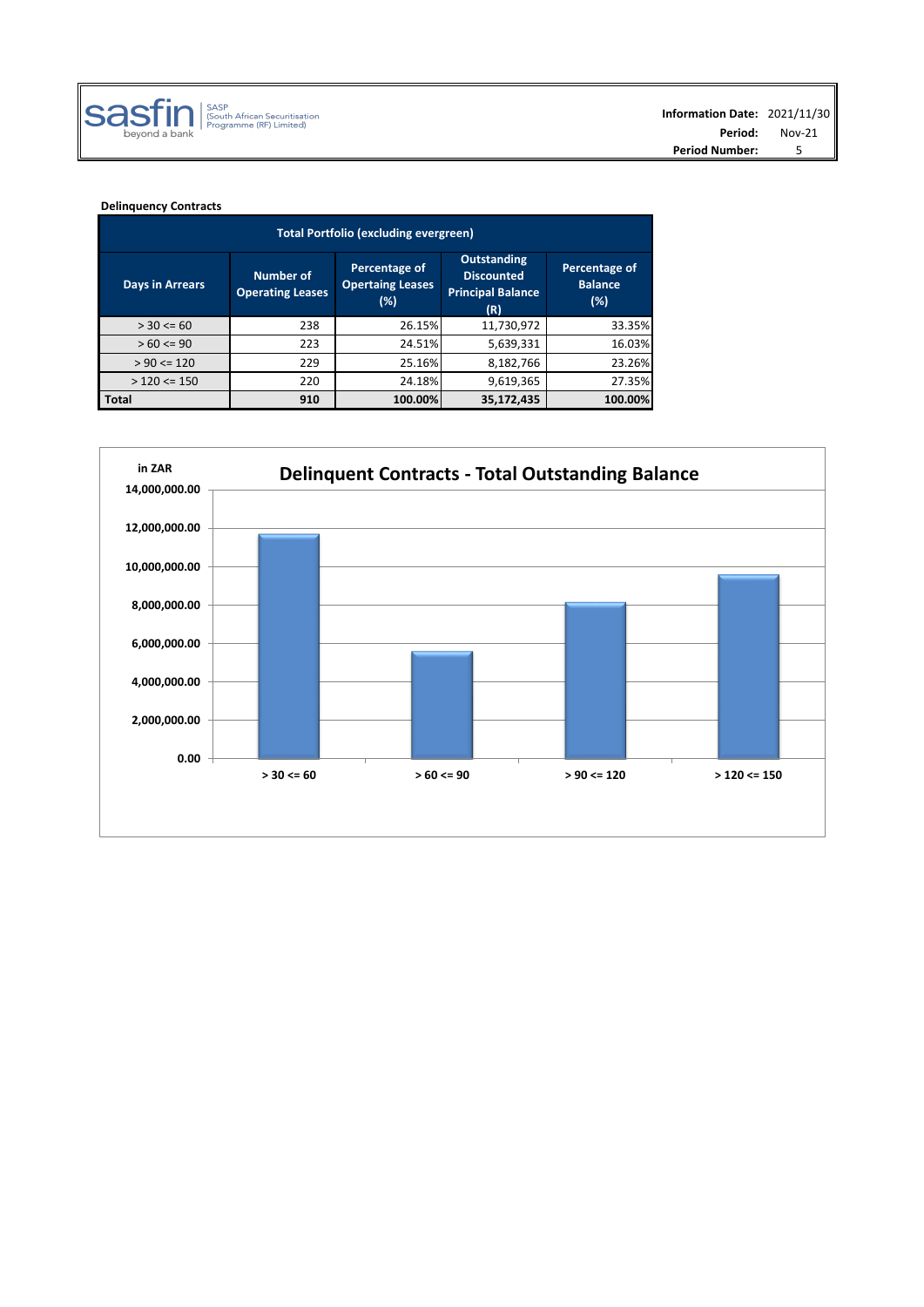|                       | $Nov-21$ |  |
|-----------------------|----------|--|
| <b>Period Number:</b> |          |  |

# **Defaulted Contracts**

| <b>Total Portfolio (excluding evergreen)</b> |                                                                                                          |           |                                                                     |                                           |  |  |  |  |  |
|----------------------------------------------|----------------------------------------------------------------------------------------------------------|-----------|---------------------------------------------------------------------|-------------------------------------------|--|--|--|--|--|
| Days in Arears                               | Percentage of<br><b>Number of Operating</b><br><b>Opertaing Leases</b><br><b>Leases</b><br>$(\%)$<br>(R) |           | <b>Outstanding</b><br><b>Discounted Principal</b><br><b>Balance</b> | Percentage of<br><b>Balance</b><br>$(\%)$ |  |  |  |  |  |
| $> 150 \le 180$                              | 206                                                                                                      | $6.4\%$ R | 4,226,722                                                           | 3.5%                                      |  |  |  |  |  |
| >180                                         | 2,990                                                                                                    | 93.6% R   | 117,092,761                                                         | 96.5%                                     |  |  |  |  |  |
| 100% impairment                              | 4                                                                                                        | $0.1\%$ R | 759,172                                                             | 0.6%                                      |  |  |  |  |  |
| <b>Total</b>                                 | 3,196                                                                                                    | 100.00%   | 121,319,483                                                         | 100.00%                                   |  |  |  |  |  |

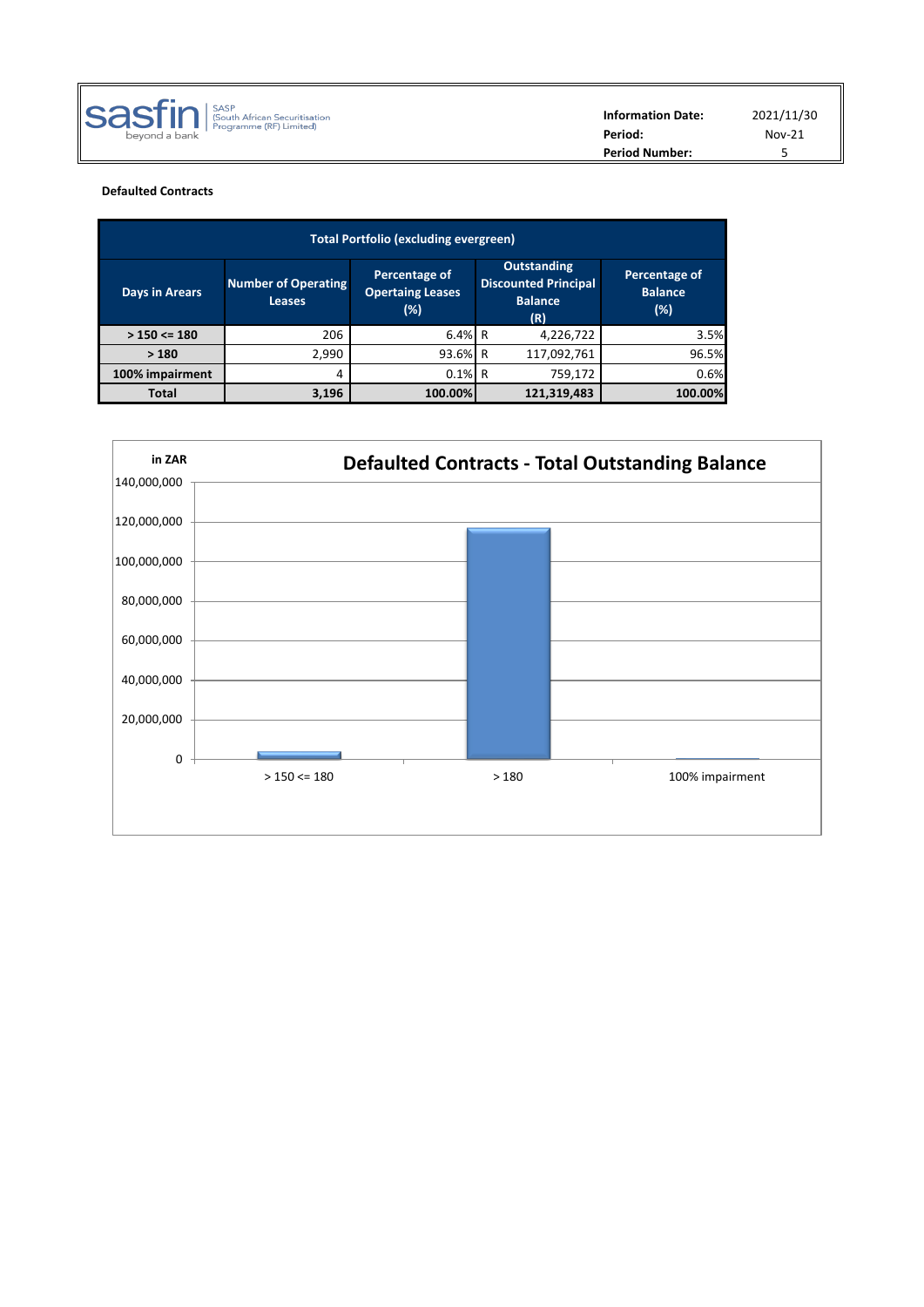| $\text{S35} \prod_{\text{beyond a bank}} \left  \bigcap_{\text{Frogramme (RF) Limited}} \right $ | Information Date: 2021/11/30 |                                                  |
|--------------------------------------------------------------------------------------------------|------------------------------|--------------------------------------------------|
|                                                                                                  | Period:                      | <b>Nov-21</b><br>the contract of the contract of |
|                                                                                                  | <b>Period Number:</b>        |                                                  |
|                                                                                                  |                              |                                                  |

### **Excess Spread**

| Month-end | Interest -                               | interest - | profits |                             |                   | Evergreens Other Income Revenue (a) hedge agreements excl tax, incl | Receipts under Senior expenses | <b>Provision for</b>          | <b>All senior expenses</b> Note interesses | $+(b)-(c)-(d)$ | <b>Excess Spread</b> (a) Notes issued (average Excess spread as %<br>for the month) | of notes | <b>Excess spread as</b><br>% of notes<br>(annualised) |
|-----------|------------------------------------------|------------|---------|-----------------------------|-------------------|---------------------------------------------------------------------|--------------------------------|-------------------------------|--------------------------------------------|----------------|-------------------------------------------------------------------------------------|----------|-------------------------------------------------------|
| Nov-21    | 17-Dec-21 R 15,018,742.47 R 327,523.26 R |            |         | 671,566.67 R 5,850,455.72 R | R 21,868,288,12 R |                                                                     |                                | 1,843,009.10 R 2,416,881.21 R |                                            |                | 4,259,890.31 R 4,862,792.00 R 12,745,605.81 R 1,108,000,000.00                      | 1.15%    | 13.80%                                                |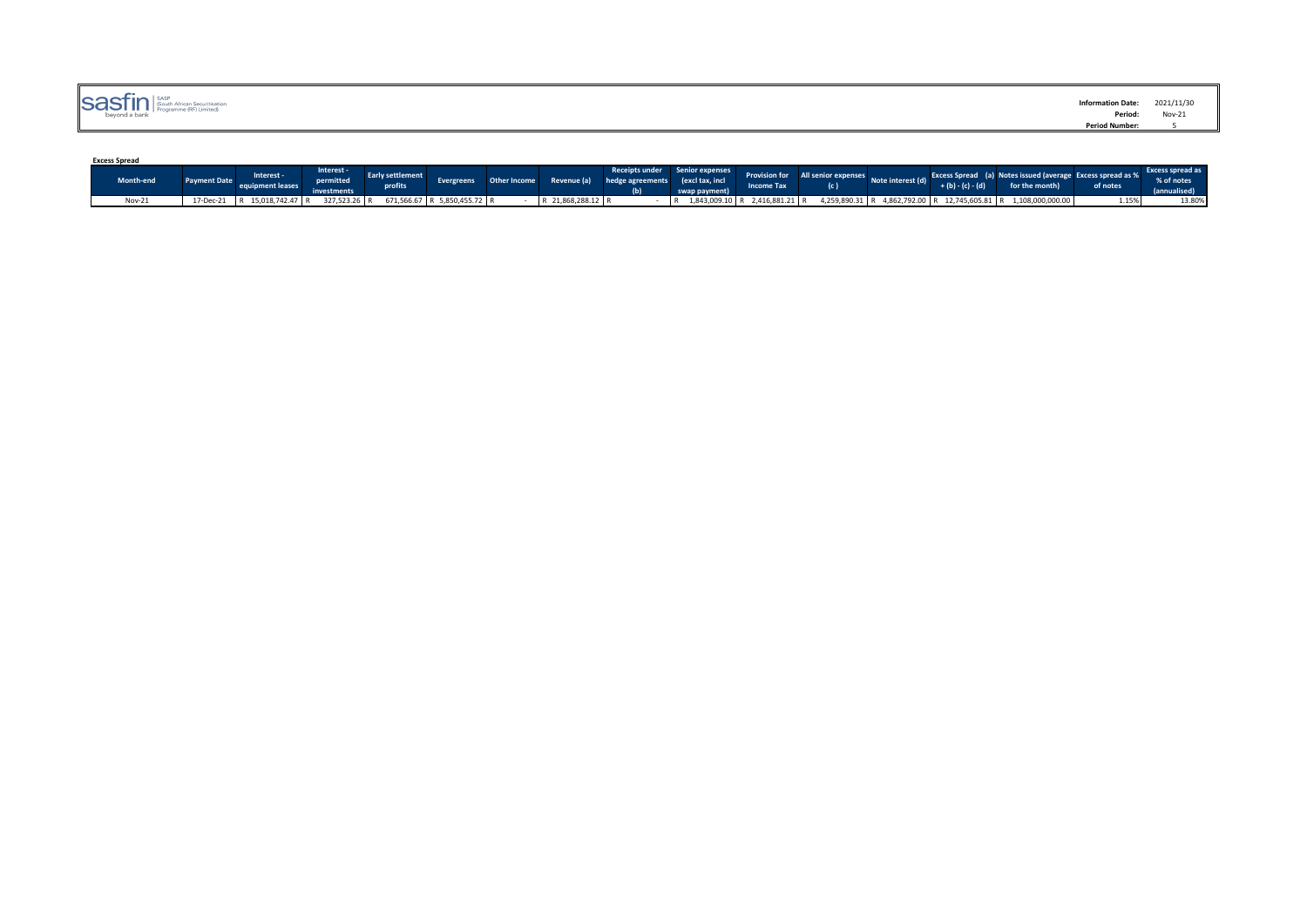

# **Information on the retention of net economic interest**

**Retention Amount at Poolcut**

|                                 |                                      | Percentage                               |                                              |                   |  |
|---------------------------------|--------------------------------------|------------------------------------------|----------------------------------------------|-------------------|--|
| <b>Information Date:</b>        | Number of<br><b>Operating Leases</b> | <b>Operating</b><br><b>Leases</b><br>(%) | <b>Outstanding</b><br><b>Nominal Balance</b> | of Balance<br>(%) |  |
| Portfolio sold to (by) SPV      | 591                                  | 9%                                       | 55,129,533                                   | 7%l               |  |
| <b>Retention of Sasfin Bank</b> | 5,651                                | 91%                                      | 687,423,253                                  | 93%               |  |
| Total                           | 6,242                                | 100%                                     | 742,552,785                                  | 100%              |  |

# **Retention Amounts**

| Minimum Retention       | 165,388,598 | 19% |
|-------------------------|-------------|-----|
| <b>Actual Retention</b> | 687.423.253 | 81% |
|                         | 852,811,850 |     |

# **Retention Amount End of Period**

|                                 | Percentage of                        |                                          |                                              |                                 |  |
|---------------------------------|--------------------------------------|------------------------------------------|----------------------------------------------|---------------------------------|--|
| <b>Type of Asset</b>            | Number of<br><b>Operating Leases</b> | <b>Operating</b><br><b>Leases</b><br>(%) | <b>Outstanding</b><br><b>Nominal Balance</b> | Percentage<br>of Balance<br>(%) |  |
| Portfolio sold to SPV           | 23,368                               | 81%                                      | 1,434,468,345                                | 68%                             |  |
| <b>Retention of Sasfin Bank</b> | 5,651                                | 19%                                      | 687,423,253                                  | 32%                             |  |
| Total                           | 29,019                               | 100%                                     | 2,121,891,598                                | 100%                            |  |

# **Retention Amounts**

| Minimum Retention       | 165,388,598 | 19% |
|-------------------------|-------------|-----|
| <b>Actual Retention</b> | 687,423,253 | 81% |
|                         | 852.811.850 |     |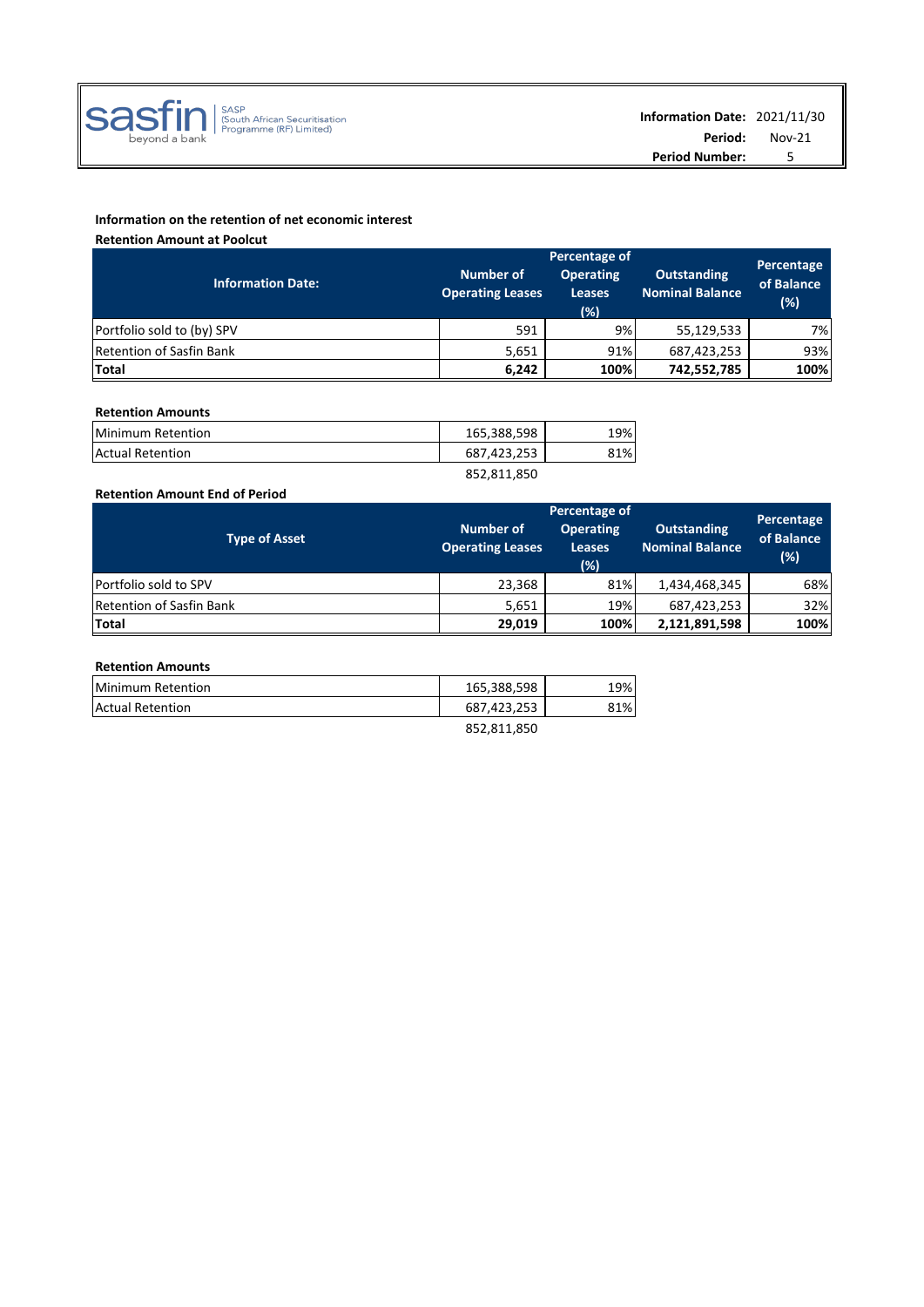| <b>SASFIN</b> SASP African Securitisation<br><b>Information Date:</b> | 2021/11/30 |
|-----------------------------------------------------------------------|------------|
| Period:<br>bevond a bank                                              | Nov-21     |
| <b>Period Number:</b>                                                 |            |

## **Details on Notes**

| <b>Information regarding the Notes:</b> |          |                         |        |                       |                               |                           |                         |
|-----------------------------------------|----------|-------------------------|--------|-----------------------|-------------------------------|---------------------------|-------------------------|
| <b>Bond Code</b>                        | Rating   | <b>Principal amount</b> | Margin | <b>Step-up Margin</b> | <b>Expected maturity date</b> | Legal final maturity date | Interest payment dates  |
| ERSA25                                  | AAA(zaf) | 281,000,000             | 1.80%  | 100 bps               | 17-Aug-22                     | 17-Nov-25                 | 17th Feb, May, Aug, Nov |
| ERSA26                                  | AAA(zaf) | 178,000,000             | 1.42%  | 100 bps               | 17-May-22                     | 17-Nov-25                 | 17th Feb, May, Aug, Nov |
| ERSA27                                  | AAA(zaf) | 230,000,000             | 1.30%  | 100 bps               | 17-Aug-22                     | 17-Nov-25                 | 17th Feb, May, Aug, Nov |
| ERSA28                                  | AAA(zaf) | 263,000,000             | 2.05%  | $100$ bps             | 17-Aug-23                     | 17-Nov-25                 | 17th Feb, May, Aug, Nov |
| ERS3B6                                  | AAA(zaf) | 16,000,000              | 1.75%  | 100 bps               | 17-May-22                     | 17-Nov-25                 | 17th Feb, May, Aug, Nov |
| ERS3B7                                  | AAA(zaf) | 99,000,000              | 1.50%  | 100 bps               | 17-Aug-22                     | 17-Nov-25                 | 17th Feb, May, Aug, Nov |
| ERS3C6                                  | AAA(zaf) | 6,000,000               | 2.15%  | 100 bps               | 17-May-22                     | 17-Nov-25                 | 17th Feb, May, Aug, Nov |
| ERS3C7                                  | AAA(zaf) | 35,000,000              | 1.55%  | 100 bps               | 17-Aug-22                     | 17-Nov-25                 | 17th Feb, May, Aug, Nov |
|                                         |          | 1,108,000,000           |        |                       |                               |                           |                         |

| <b>Interest on Notes</b> |                  |                         |                                    |                                         |                                      |                                     |                   |
|--------------------------|------------------|-------------------------|------------------------------------|-----------------------------------------|--------------------------------------|-------------------------------------|-------------------|
| <b>Name</b>              | <b>BESA Code</b> | <b>Redeemed to date</b> | <b>Total interest</b><br>30-Nov-21 | <b>Total interest paid</b><br>30-Nov-21 | Interest outstanding at<br>30-Nov-21 | Amount owing next<br>payment period | Next payment date |
| Class A                  | ERSA25           | Nil                     | 6.449.812.25                       | 5.858.850.00                            | 1,265,362.25                         | 590.962.25                          | 17-Feb-22         |
| Class A                  | ERSA26           | Nil                     | 3.802.114.14                       | 3.453.712.06                            | 770.252.33                           | 348,402.08                          | 17-Feb-22         |
| Class A                  | ERSA27           | Nil                     | 4.797.150.96                       | 4.357.554.80                            | 941,185.20                           | 439,596.16                          | 17-Feb-22         |
| Class A                  | ERSA28           | Nil                     | 6,312,266.62                       | 5,733,940.43                            | 1,238,348.11                         | 578,326.19                          | 17-Feb-22         |
| Class B                  | ERS3B6           | Nil                     | 363,895.69                         | 330.553.44                              | 71.391.57                            | 33.342.25                           | 17-Feb-22         |
| Class B                  | ERS3B7           | Nil                     | 2.147.857.88                       | 1.951.045.88                            | 421.392.82                           | 196.812.00                          | 17-Feb-22         |
| Class C                  | ERS3C6           | Nil                     | 146.521.15                         | 133.097.26                              | 28.744.44                            | 13,423.89                           | 17-Feb-22         |
| Class C                  | ERS3C7           | Nil                     | 766,679.30                         | 696,428.07                              | 150,415.61                           | 70,251.23                           | 17-Feb-22         |
|                          |                  |                         | 24,786,297.99                      | 22,515,181.94                           | 4,887,092.33                         | 2,271,116.05                        |                   |